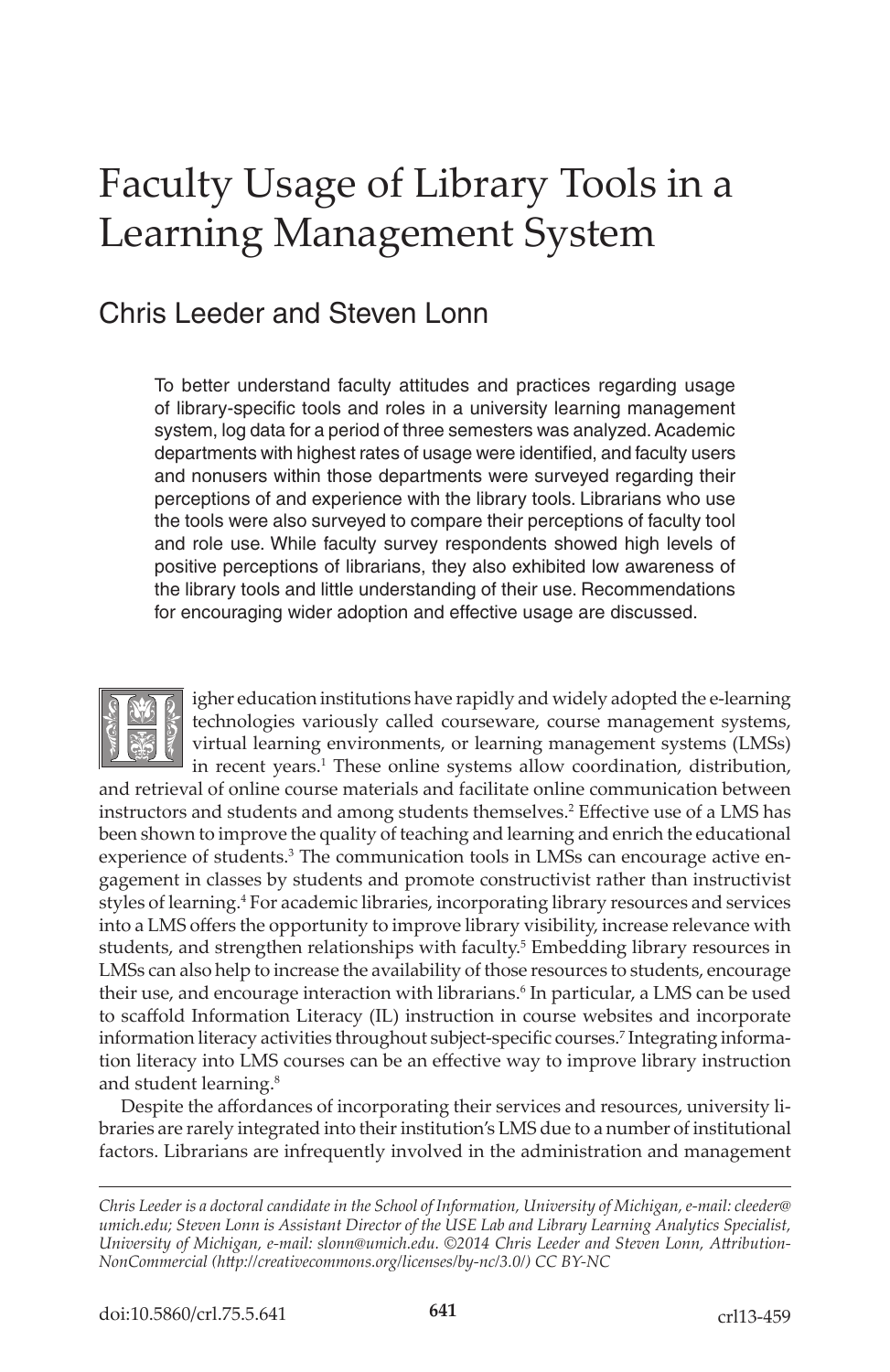of courseware, must often negotiate with faculty to be given permission and access to a course website, and are often required to adapt pre-existing LMS roles such as instructor, graduate student instructor, curriculum support staff, or administrator.<sup>9</sup> These barriers can create a perception of library marginalization in LMSs.<sup>10</sup> In addition, some faculty are unaware of how the library might support their teaching and facilitate student learning.<sup>11</sup> Since few LMSs include integrated library components, the full potential for delivering library resources and services into the classroom remains underused.12 In an environment of decreasing use of libraries by students, decreasing rates of IL instruction, and increasing use of online information resources by students, linking the LMS to libraries becomes even more critically important.<sup>13</sup>

To effectively promote faculty awareness and usage of the library tools in a LMS, better understanding of faculty attitudes and practices is needed. This information can be leveraged by libraries to effectively target their limited promotional resources toward faculty who are most likely to be receptive to adoption of these tools. Thus, the specific research questions guiding this study were:

- 1. Which departments have the highest usage of the library tools?
- 2. What significant differences exist between faculty users and nonusers of library tools?
- 3. How do faculty's perceptions of library resources and functions in the LMS differ from those of librarians?

This study investigated these questions through analysis of aggregated log data from the LMS and an online survey of faculty users, nonusers, and librarians and produced recommendations for encouraging wider adoption and effective usage of LMS library tools.

### **Literature Review**

In recent years, integrating librarian services directly into the LMS course website has been termed "embedded librarianship," based on the media correspondents during the Iraq War who reported from within the events of the war and were termed embedded journalists.14 An embedded librarian takes an active role inside LMS course websites and works to integrate library services and practices into the teaching and learning process. Such practices have been effective for initiating and maintaining contact with faculty and promoting library visibility.15 Embedding library resources into LMS course websites ensures their availability to students, helps promotes their use, and can be a means to connect with students at their "point of need."16 Rather than waiting for students to visit them at the reference desk, embedded librarians can provide "just in time" assistance to students when they need it most and help students can see greater relevance of library resources.17 Since students are primarily concerned with their immediate class assignments, they are more likely to use library resources that are presented in an immediately accessible and convenient location.18 The LMS course website presents a natural opportunity to provide convenient access to library resources so that students do not have to go elsewhere to find what they need.<sup>19</sup> It has been suggested that this strategic, contextualized placement of library resources into a LMS better meets the needs of 21st-century learners by providing on-demand, pointof-need information embedded in the online environment, while also helping guide them away from instinctive reliance on Google searching and sources from the open web and toward the scholarly resources available through the library.<sup>20</sup>

Despite the literature promoting embedded librarians, there is a lack of well-defined functionality for library resources within most LMSs.<sup>21</sup> The literature that documents librarian usage of LMS tools is often in the form of case studies that describe individual solutions that librarians have created at their institutions, often customized to individual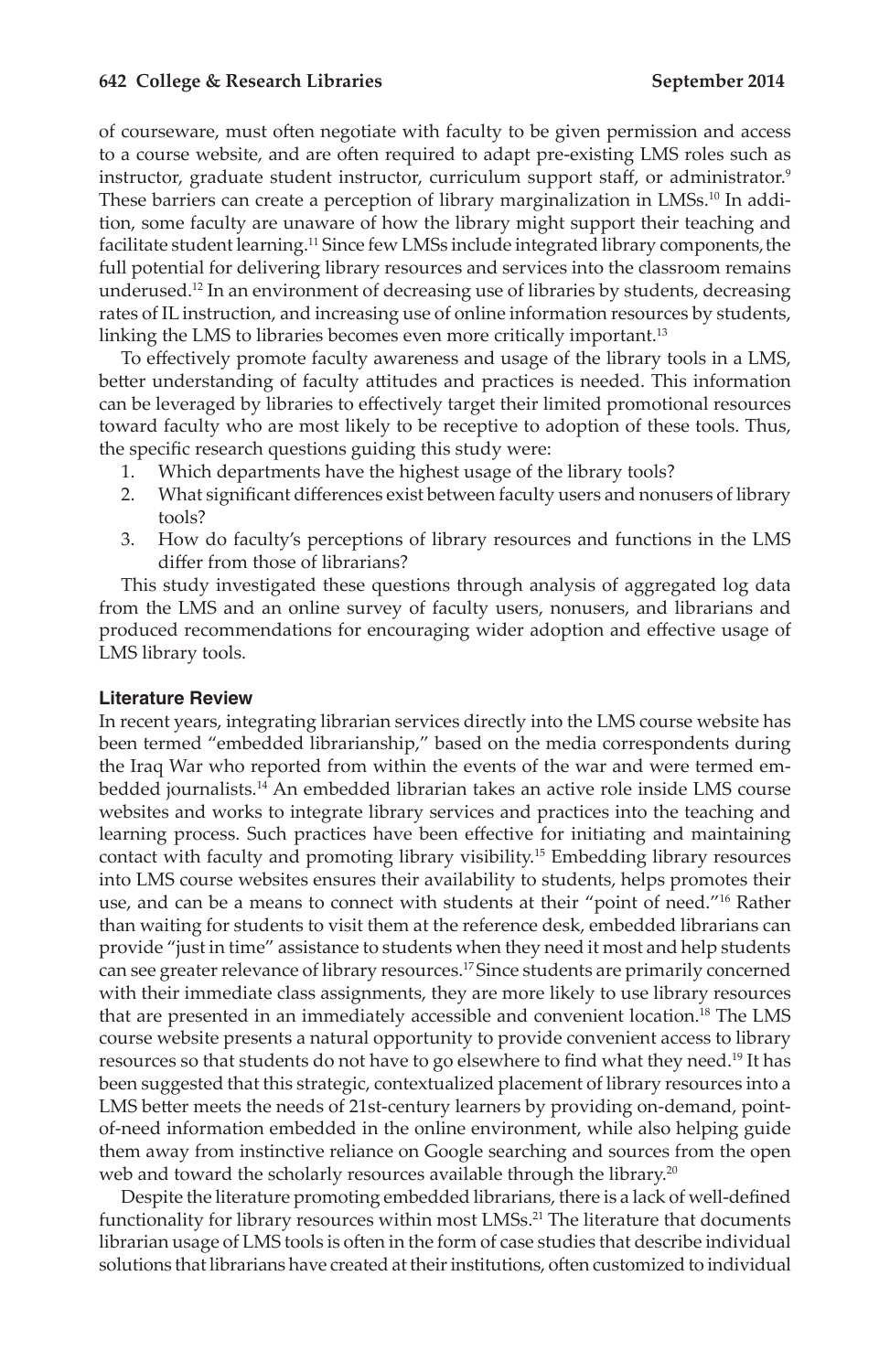courses.22 In a case study from Dominican University, a librarian describes being given "course builder" access to an LMS course website, allowing her to contribute to the class LMS site and interact with students online, providing individualized instruction targeted to the needs of the students in the class.<sup>23</sup> In a case study from Harvard University, librarians describe developing a resource guide for Life Sciences library resources and tailoring versions for specific classes that were embedded in their LMS, as well as providing a venue for promoting additional library training resources.<sup>24</sup> Response from faculty and students was positive. At The Ohio State University, librarians developed a tool to create customizable library resource pages within the LMS that allowed librarians to create multiple course-specific pages with little effort, with positive student responses received about the tool via a survey.<sup>25</sup> At the University of North Carolina at Greensboro, librarians developed an LMS Library Portal that embeds course-specific library resource tools in class sites and reported a steady increase in use of the portal in comparison to page views of the primary library website.<sup>26</sup> Librarians at North Carolina State University created a tool to create dynamically generated library resource pages for specific courses in the LMS, resulting in a ten-fold increase over the coverage that was previously possible with individually authored course guides.<sup>27</sup> Buffalo State College librarians described the creation and implementation of a customized library module in their LMS and reported a dramatic rise in library database usage statistics.<sup>28</sup> At Duke University, librarians used a specially designed LMS template to populate course pages with specific library resources. This initiative was evaluated through the use of surveys, interviews, and usability testing, with positive feedback providing the impetus for greater efforts toward automation of course-specific LibGuides.29 Overall, while these case studies provide individual examples of specific LMS library tool implementations, they do not include research into the usage patterns of the tools by actual users other than through webpage view counts.

Along with case studies, surveys are frequently represented in the literature on librarian usage in LMSs. A survey of librarians in the California State University system assessed their use of the LMS as a teaching and learning tool for information literacy skills and concluded that better integration of library resources into the LMS was needed.30 Investigators at the University of Illinois at Urbana-Champaign surveyed librarians regarding the challenges and issues that they face in creating a presence for library instruction within the LMS and found that librarians needed more training and support from LMS adminsitrators.<sup>31</sup> Seven United Kingdom universities explored the involvement of subject librarians with their LMS and, through a shared survey sent to librarians, identified several obstacles, including faculty resistance to assigning librarians a teaching role. $32$  At the Cornell University Library, faculty were asked to discuss their attitudes and practices with respect to the use of library resources within the university's LMS. The survey resulted in recommendations to the library administration on exploring how to better incorporate library resources into the LMS, emphasizing that students will expect to find library resources and services readily available in the LMS.33 Overall, these surveys of librarian usage of LMS library tools provides strong support for the importance of integrating library resources and services into the LMS.

While the literature includes many case studies of specific LMS library tool implementations and surveys of librarians' use of library resources in LMS, relatively little is known about faculty's actual use of specific library tools in LMS using analytic data.<sup>34</sup> Since LMS library tools cannot be effective if they are not used by faculty, it is important to understand what factors may influence faculty use of such tools. Thus, this study responds to a gap in the literature by examining the faculty usage data of library tools in a LMS to determine characteristics that might distinguish users from nonusers, as well as surveying faculty regarding their attitudes and practices regarding those tools.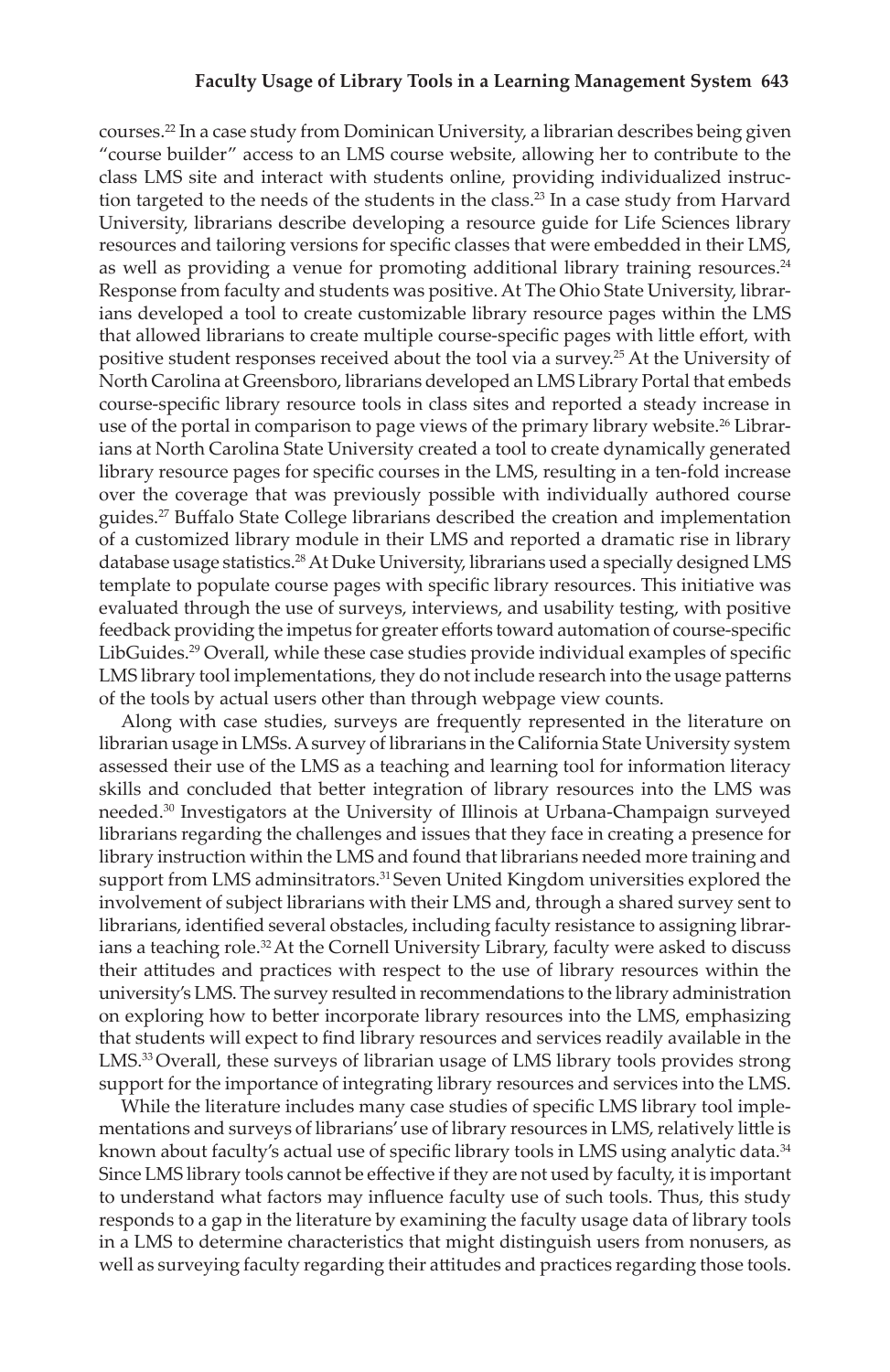## **Description of the LMS Library Tools**

A customized LMS has been implemented at a large, public, four-year Midwestern research university with very high research activity and a majority undergraduate enrollment, according to the Carnegie Classification of Institutions of Higher Education (www.carnegiefoundation.org/ classifications/). This customized LMS is based on the Sakai community-source architecture (see www.sakaiproject.org), and its features are comparable to other widely used systems such as Blackboard (www.blackboard. com) and Moodle (www.moodle.org). When creating a specific course website in the LMS, creators first see a list of available tools, which the creator checks off to activate (see figure 1). Examples of standard tools that can be activated for course websites include: Announcements, Assignments, Chat room, Drop Box, Forum, Gradebook, etc. In this version of the LMS, two library-specific tools are included in the selection list: the "Library Help" tool, which allows students to chat via Instant Message with a librarian; and the "Library Materials" tool, which automatically links to any course materials on reserve in the university library. Both of these tools must be selected and "turned on" by the course instructor or an authorized user to be made active on the website. (Course websites may also be created by student assistants or other support staff rather than by the instructor of record.)

Once these tools have been turned on, they appear embedded within the LMS course website and are available to students anytime that they are logged in to the site (see figure 2). The Library Help chat reference tool is staffed by university librarians during regularly scheduled office hours; e-mail reference is available after hours.

A third, customized library-specific role has been created in this version of the LMS. Access to a course website can be authorized for a number of different participants (Affiliate, Assistant, Instructor, Observe, Owner, and Student), each with different permissions to read, revise, delete, and add content. A custom role for librarians has

|                | <b>FIGURE 1</b><br><b>Course Website Tool Options-My Workspace</b> |                                                                            |  |  |  |  |  |  |
|----------------|--------------------------------------------------------------------|----------------------------------------------------------------------------|--|--|--|--|--|--|
|                | <b>My Workspace: Worksite Setup</b>                                |                                                                            |  |  |  |  |  |  |
|                | <b>Course Site Tools</b>                                           |                                                                            |  |  |  |  |  |  |
|                | Choose tools to include on your site                               |                                                                            |  |  |  |  |  |  |
| $\overline{v}$ | Home                                                               | For viewing recent announcements, discussion, and chat items.              |  |  |  |  |  |  |
|                | <b>Announcements</b>                                               | For posting information                                                    |  |  |  |  |  |  |
|                | Assignments                                                        | For private submission and grading of coursework                           |  |  |  |  |  |  |
|                | <b>Chat Room</b>                                                   | For posting messages among site participants in real time                  |  |  |  |  |  |  |
|                | <b>Drop Box</b>                                                    | For private file sharing between instructors and students                  |  |  |  |  |  |  |
|                | <b>Email Archive</b>                                               | For displaying email sent to the site                                      |  |  |  |  |  |  |
|                | <b>Engineering Honor Code</b>                                      | For displaying your course honor policy (Engineering courses only)         |  |  |  |  |  |  |
|                | <b>Evaluate This Class</b>                                         | For directing students to the Teaching Questionnaire for a class           |  |  |  |  |  |  |
|                | <b>Forums</b>                                                      | For posting topics and responses                                           |  |  |  |  |  |  |
|                | Gradebook                                                          | For posting grades, either entered directly or imported from other tools   |  |  |  |  |  |  |
|                | <b>i</b> >clicker                                                  | Sakai i>clicker Plugin - integrates Sakai and i>clicker products           |  |  |  |  |  |  |
|                | iTunes U                                                           | For distributing media using iTunes                                        |  |  |  |  |  |  |
|                | <b>Library Help</b>                                                | For instant-messaging with a UM librarian                                  |  |  |  |  |  |  |
|                | <b>Library Materials</b>                                           | For displaying a list of physical materials on reserve at the UM Libraries |  |  |  |  |  |  |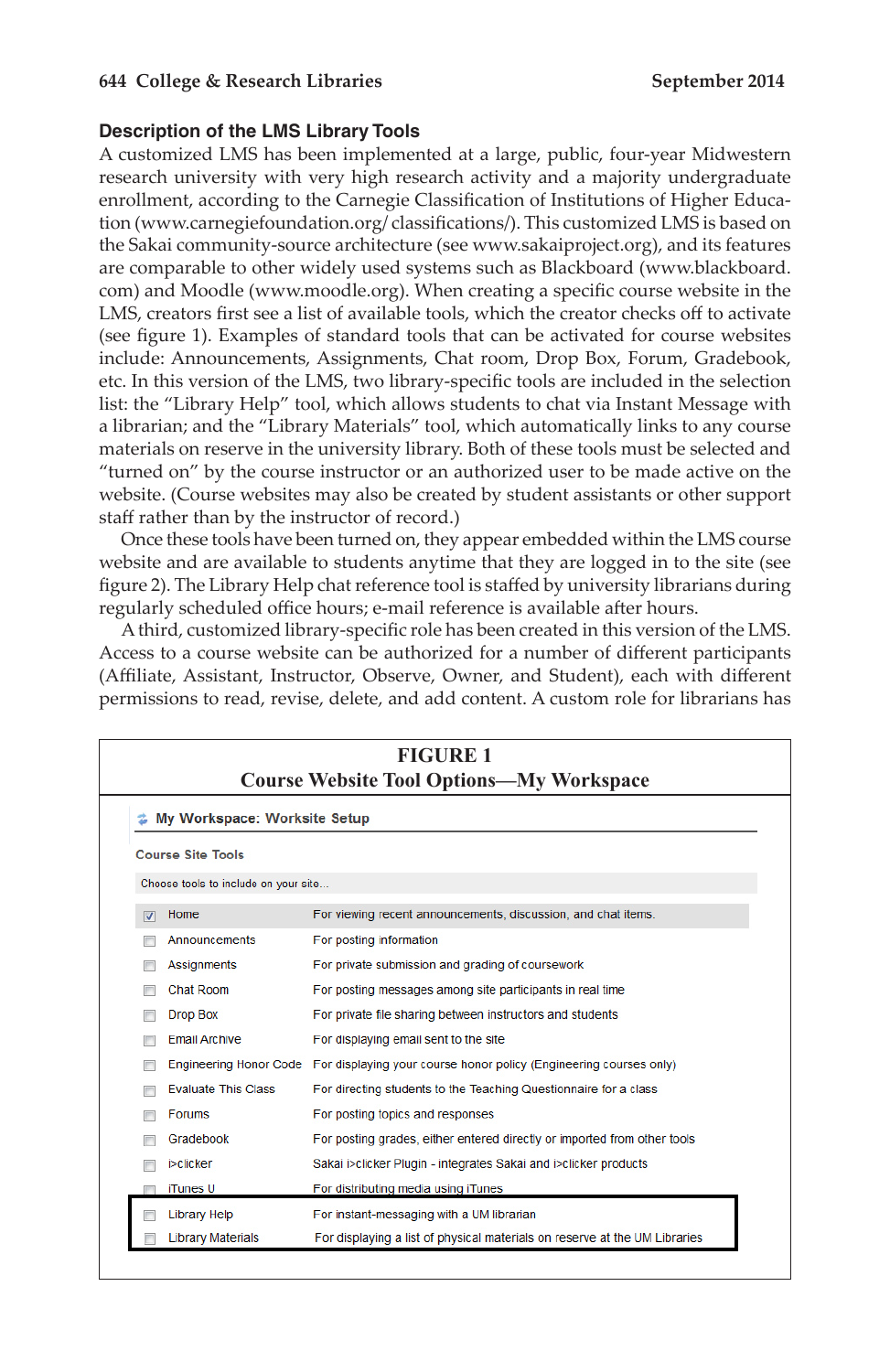

been added to authorize a librarian to read, add, and revise content (see figure 3).

This designated Librarian role allows the assigned individual to view the syllabus, post announcements, add resources that are relevant to the course subject and/or research topic, and answer students' questions via e-mail. This unique LMS role was created in 2007 as the result of a request by the university library's Curriculum Integration Coordinator to the LMS administrators, based on substantial interest from librarians to actively participate in their assigned LMS course websites, particularly in regard to the ability to add course-specific content. The Curriculum

Integration Coordinator worked with LMS staff directly to implement this role. While librarians could potentially be added as Affiliates, that role gives access to student grades, which potentially could be of concern to faculty. The new Librarian role does not give librarians access to student grades. However, it allows librarians to interact with students in the course website and answer questions at the time of need, as well as add course-specific content.

Design and functionality issues with the tools themselves were not addressed in this study. While the usability of the LMS site overall and the layout and visibility of the library tools could be improved, these issues were beyond the scope of the present study and were not included in the surveys.

| <b>FIGURE 3</b><br>Librarian Role     |                                                                                      |  |  |  |  |  |
|---------------------------------------|--------------------------------------------------------------------------------------|--|--|--|--|--|
| <b>Choose a Role for Participants</b> |                                                                                      |  |  |  |  |  |
| Affiliate                             | Can read, add, and revise content on sites in a particular department.               |  |  |  |  |  |
| Assistant                             | Can read, add, and revise most content on the site.                                  |  |  |  |  |  |
|                                       | Instructor Can read, revise, delete and add both content and participants to a site. |  |  |  |  |  |
| Librarian                             | Can read, add, and revise most content, cannot see grades.                           |  |  |  |  |  |
|                                       | Observer Can read content on the site                                                |  |  |  |  |  |
| Owner                                 | Can read, revise, delete and add both content and participants to a site.            |  |  |  |  |  |
| Student                               | Can read content, and add content to a site where appropriate.                       |  |  |  |  |  |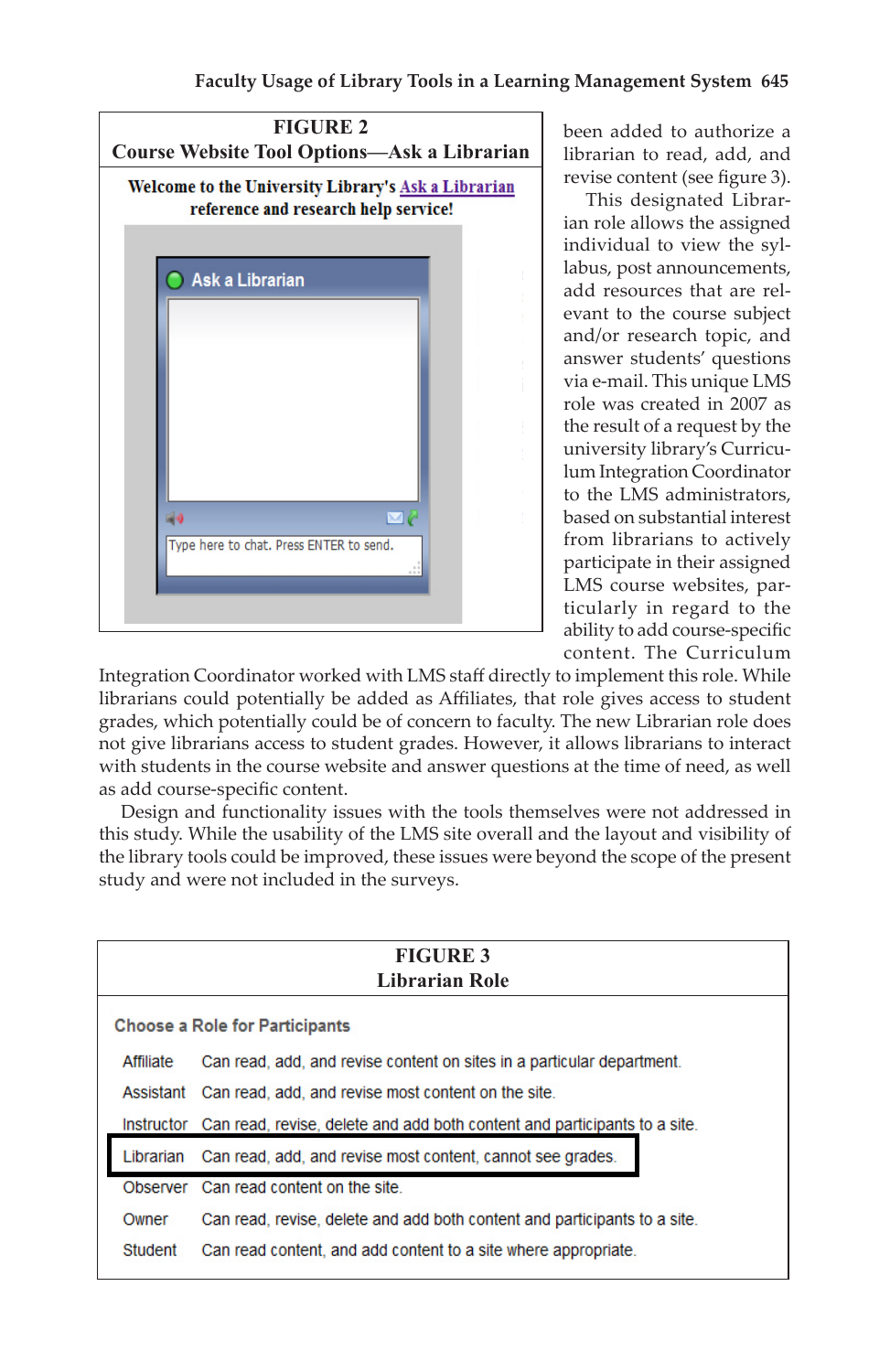## **Research Methods**

## *LMS Log Data*

To study the usage of the two library tools (Library Help, Library Materials) and the Librarian role, aggregated system log data for all LMS course websites was analyzed from three semesters: fall 2009, winter 2010 and fall 2010 (see table 1). The LMS system automatically records all user actions with each specific tool, such as posting announcements or downloading documents. These actions are aggregated for each tool by course to capture overall patterns of tool usage. For this study, all LMS course websites that had either library tool turned on and/or a participant assigned to the Librarian role were included in the analysis. Overall, a low percentage of all course websites (an average of 17%) had either of the library tools turned on or the Librarian role assigned. The distribution of tool/role usage was similar across the three semesters. The most used library tool for all three semesters was Library Materials (an average of 11.1%), with Library Help the second most used (7.9%) and the Librarian role the least used (3.4%). Note that more than one library tool can be turned on within a single LMS course website.

Individual LMS course websites with library tools turned on were aggregated at the departmental level to determine which departments had the highest overall usage of the library tools each semester. For example, specific courses such as English 124 and English 313 were grouped into "English." Overall, the top combined departments were fairly consistent across the three semesters, with English having the highest overall usage in each term (see table 2).

| <b>TABLE 1</b><br><b>Tool Usage within LMS Course Websites by Semester</b> |       |       |       |       |  |  |  |  |  |
|----------------------------------------------------------------------------|-------|-------|-------|-------|--|--|--|--|--|
| Winter 10<br>Fall 09<br>Fall 10<br>Average                                 |       |       |       |       |  |  |  |  |  |
| All LMS course websites                                                    | 4,495 | 4,253 | 4,872 | 4,540 |  |  |  |  |  |
| Any tools turned on                                                        | 811   | 637   | 873   | 774   |  |  |  |  |  |
| Library materials                                                          | 588   | 413   | 511   | 504   |  |  |  |  |  |
| Library help                                                               | 322   | 292   | 464   | 359   |  |  |  |  |  |
| Librarian role                                                             | 137   | 137   | 198   | 157   |  |  |  |  |  |

| <b>TABLE 2</b><br>Top 10 Departments with Library Tools Turned On |              |                       |              |                       |              |  |  |  |  |
|-------------------------------------------------------------------|--------------|-----------------------|--------------|-----------------------|--------------|--|--|--|--|
| Fall 09                                                           | <b>Sites</b> | Winter 10             | <b>Sites</b> | Fall 10               | <b>Sites</b> |  |  |  |  |
| English                                                           | 71           | English               | 76           | English               | 84           |  |  |  |  |
| Social Work                                                       | 57           | American Culture      | 31           | Social Work           | 49           |  |  |  |  |
| American Culture                                                  | 43           | Social Work           | 31           | History               | 33           |  |  |  |  |
| Psychology                                                        | 38           | Psychology            | 30           | Psychology            | 32           |  |  |  |  |
| History                                                           | 32           | History               | 30           | American Culture      | 28           |  |  |  |  |
| Education                                                         | 28           | Sociology             | 19           | Sociology             | 27           |  |  |  |  |
| Cultural                                                          |              |                       |              |                       |              |  |  |  |  |
| Anthropology                                                      | 27           | Political Science     | 17           | Education             | 24           |  |  |  |  |
| Sociology                                                         | 17           | Cultural Anthropology | 16           | Cultural Anthropology | 24           |  |  |  |  |
| Information                                                       | 16           | Afro-American Studies | 16           | Afro-American Studies | 18           |  |  |  |  |
| Kinesiology                                                       | 14           | Nursing               | 16           | Asian Studies         | 17           |  |  |  |  |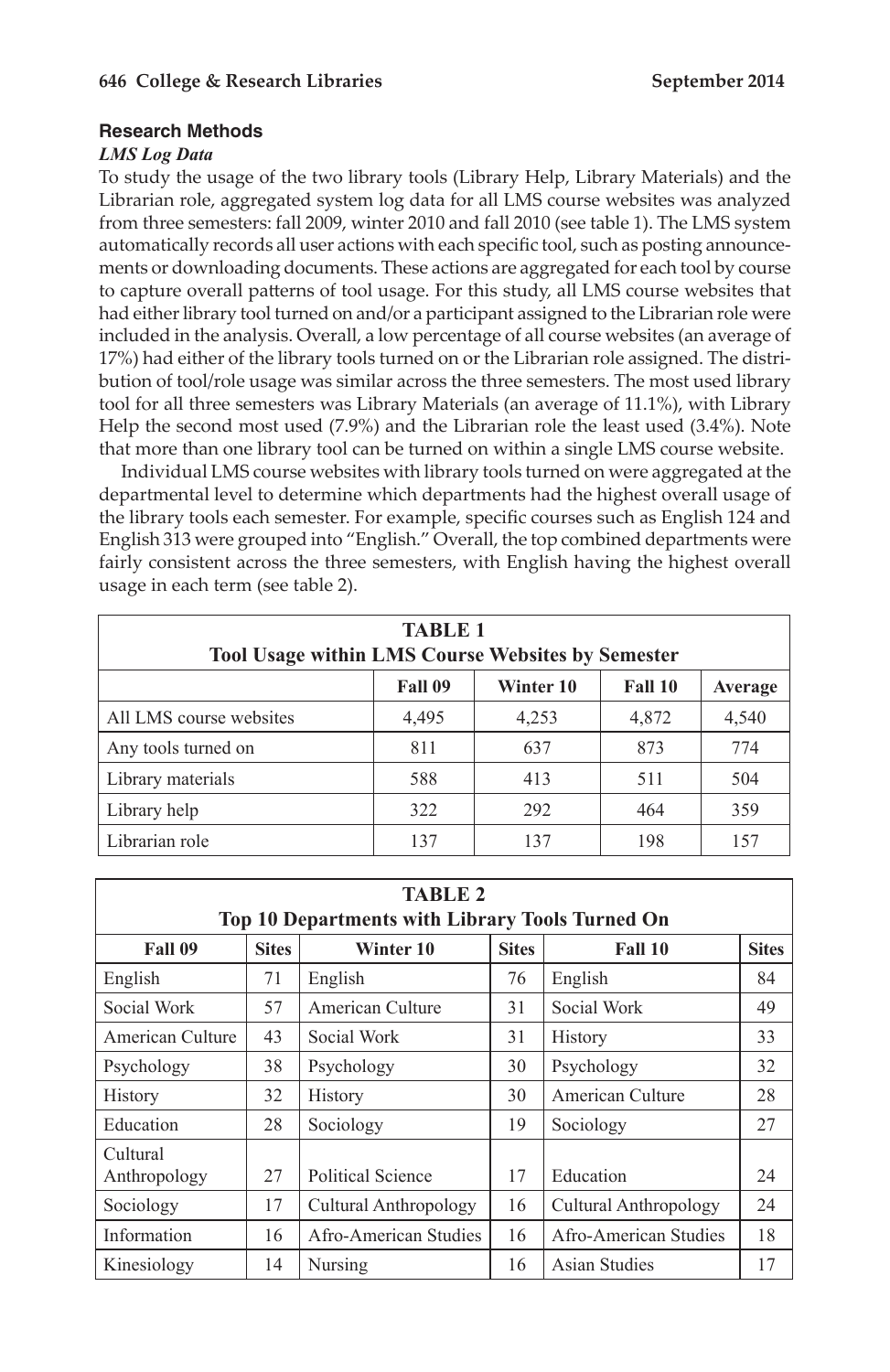Next, the departmental aggregated data were combined into overall totals to determine the top 10 departments with the overall greatest usage of the library tools. These departments were English, Social Work, American Culture, Psychology, History, Cultural Anthropology, Education, Sociology, Afro-American and African Studies, and Political Science. Identifying these departments by organizational unit within the institution shows that 8 of the top 10 are within the College of Literature, Science and the Arts (LSA), the liberal arts division of the university. Two units, Social Work and Education, are separate schools (see table 3).

| <b>TABLE 3</b><br><b>Combined Total Usage for 3 Semesters</b> |             |                       |  |  |  |  |  |
|---------------------------------------------------------------|-------------|-----------------------|--|--|--|--|--|
| Department                                                    | College     | Total<br><b>Sites</b> |  |  |  |  |  |
| English                                                       | LSA.        | 231                   |  |  |  |  |  |
| Social Work                                                   | Social Work | 137                   |  |  |  |  |  |
| American Culture                                              | LSA         | 102                   |  |  |  |  |  |
| Psychology                                                    | LSA         | 100                   |  |  |  |  |  |
| History                                                       | LSA         | 95                    |  |  |  |  |  |
| Cultural Anthropology                                         | LSA.        | 67                    |  |  |  |  |  |
| Education                                                     | Education   | 67                    |  |  |  |  |  |
| Sociology                                                     | LSA         | 63                    |  |  |  |  |  |
| Afro-American Studies                                         | LSA.        | 48                    |  |  |  |  |  |
| Political Science                                             | LSA         | 47                    |  |  |  |  |  |

#### *Surveys*

Based on the departments identified as highest use, surveys were created for two groups of faculty: those within these high-use departments who activated the library tools, and those within the same departments who did not. Both surveys asked similar demographic and attitudinal questions, with specific questions customized to the category of use or nonuse of the tools. (For example, users of the library tools were asked: "What functions do you expect the person you assign to the Librarian role to perform?" while nonusers were asked: "If you were to assign a 'Librarian' role in your LMS course website, what functions do you expect the person you assign to the Librarian role to perform?") A third survey was developed for the librarians who used the Librarian role in the LMS to explore the librarian's perspectives and contrast them to the faculty perspectives. See the Appendices for the full text of the surveys.

The surveys were built in the Qualtrics professional online survey tool (www.qualtrics.com) in consultation with the library's Curriculum Integration Coordinator, who is familiar with the LMS and its usage by librarians. The survey contained multiple choice, Likert scale, and open-ended response questions. The user survey contained 21 items, the nonuser survey contained 18 questions, and the librarian survey contained 16 questions. Each survey was designed to identify demographic factors that might affect tool usage and asked respondents questions about awareness of and frequency of use of the library tools and role, perceived usefulness of librarians and the library tools and role, and amount of training received on the tools and role. This study was conducted as part of a broader research program investigating the use of enterprise-level learning technologies in higher education that has been approved and granted exemption from ongoing review from the university's Institutional Review Board for human subjects research.

University human resource records were used to identify faculty in those high-use departments who were not using the tools to compare faculty users and nonusers from within the same departments. Librarians who were associated with the Librarian role were also identified from the LMS logs. Thus, this survey used a purposeful, nonrandom sample to reach all possible participants. E-mail invitations were sent to 1,025 users, 1,686 nonusers, and 52 librarians (2,763 total). Three reminders were sent to all nonrespondents before the survey was closed after one month of data collection. A total of 187 users (18% response rate), 187 nonusers (11%), and 30 librarians (57%) responded to the survey (N=404, 14% overall response rate).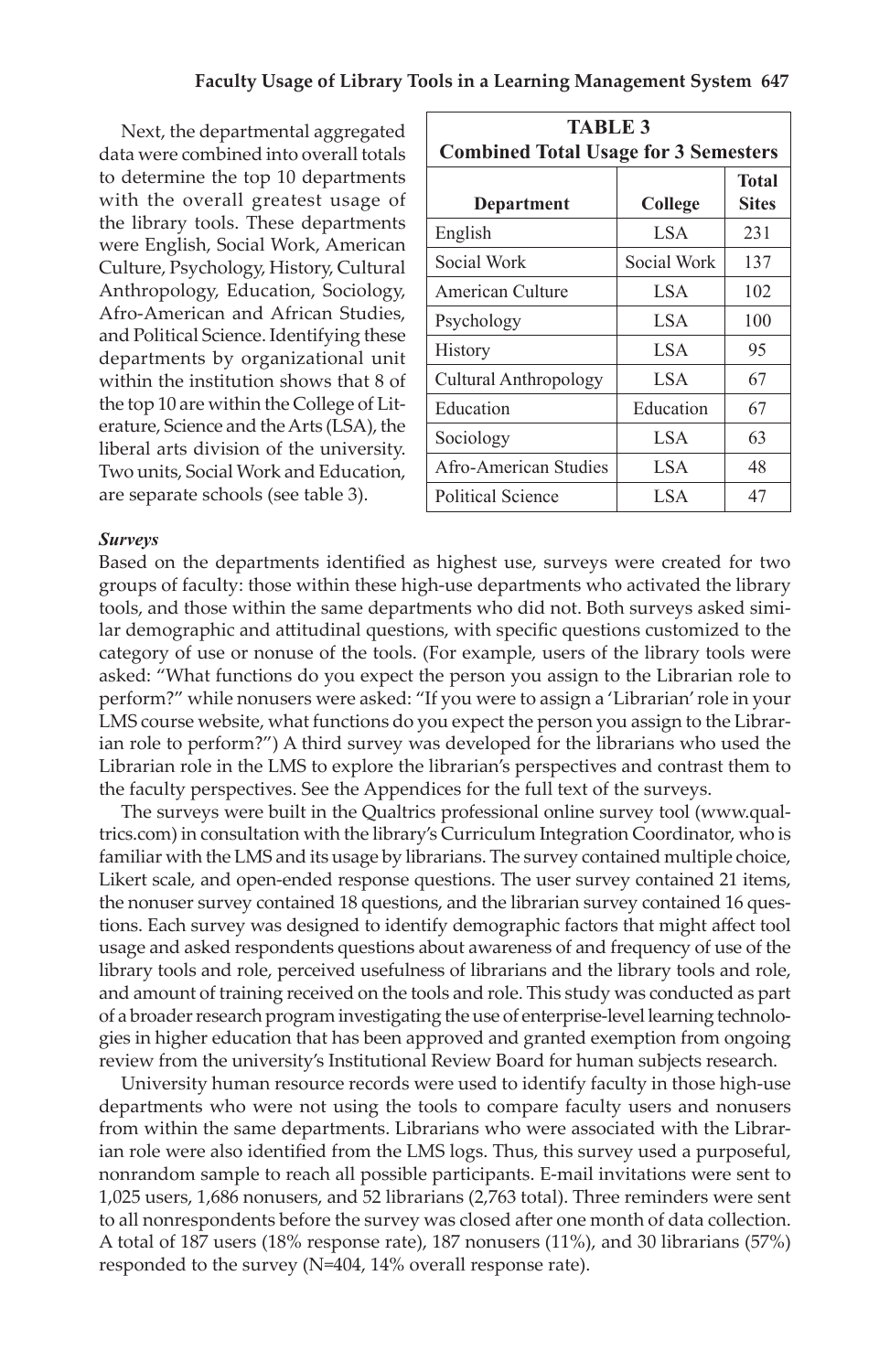## *Survey Findings*

Analysis of the survey responses produced the following findings:

- Users reported longer employment as faculty and more expertise with library research vs. nonusers
- Both users and nonusers frequently reported that they were unaware of the existence of the LMS library tools and role.
- Nonusers reported that they were unaware of colleagues in their departments using the library tools and role
- Both faculty groups reported a perceived lack of incentives to use the library tools and role
- Both faculty groups reported positive perceptions of librarians
- Faculty (users and nonusers combined) expressed significantly different expectations of the librarians' role within the LMS than those expressed by librarians

• Both faculty groups reported that their LMS training needs were not being met These results are described below.

A comparison of users' and nonusers' responses to demographic questions revealed significant differences with regard to number of years as an instructor/faculty in higher education  $(\chi^2 (5, N = 373) = 18.046, p = .003)$  (see table 4) and overall expertise with library research activities relative to other instructors in their department ( $\chi^2$  (4, *N*  $= 370$ ) = 19.828,  $p = .001$ ) (see table 5). Users of the LMS library tools reported longer employment and higher expertise with library research compared to faculty who do not use the LMS tools. Respondents' overall expertise with computers did not produce significant differences between users and nonusers.

| <b>TABLE 4</b><br><b>Years of Experience as Instructor/Faculty</b> |                                                                    |      |     |      |  |  |  |  |  |
|--------------------------------------------------------------------|--------------------------------------------------------------------|------|-----|------|--|--|--|--|--|
| <b>Response Option</b>                                             | $\frac{0}{0}$<br><b>Non Users</b><br>$\frac{0}{0}$<br><b>Users</b> |      |     |      |  |  |  |  |  |
| 1 year or less                                                     | 5                                                                  | 3%   | 19  | 10%  |  |  |  |  |  |
| $2-5$ years                                                        | 26                                                                 | 14%  | 42  | 22%  |  |  |  |  |  |
| $6 - 10$ years                                                     | 33                                                                 | 18%  | 35  | 19%  |  |  |  |  |  |
| $11-20$ years                                                      | 53                                                                 | 28%  | 42  | 22%  |  |  |  |  |  |
| $21-30$ years                                                      | 36                                                                 | 19%  | 31  | 17%  |  |  |  |  |  |
| More than 30 years                                                 | 33                                                                 | 18%  | 18  | 10%  |  |  |  |  |  |
| Total                                                              | 186                                                                | 100% | 187 | 100% |  |  |  |  |  |

| <b>TABLE 5</b><br><b>Overall Expertise with Library Research</b>                             |     |         |     |      |  |  |  |  |  |
|----------------------------------------------------------------------------------------------|-----|---------|-----|------|--|--|--|--|--|
| $\frac{0}{0}$<br><b>Non Users</b><br>$\frac{0}{0}$<br><b>Response Option</b><br><b>Users</b> |     |         |     |      |  |  |  |  |  |
| Much less experienced                                                                        | 7   | $4\%$   | 16  | 9%   |  |  |  |  |  |
| Somewhat less experienced                                                                    | 25  | 14%     | 51  | 27%  |  |  |  |  |  |
| About the same experience                                                                    | 100 | 55%     | 91  | 49%  |  |  |  |  |  |
| Somewhat more experienced                                                                    | 35  | 19%     | 23  | 12%  |  |  |  |  |  |
| Much more experienced                                                                        | 16  | 9%      | 6   | 3%   |  |  |  |  |  |
| Total                                                                                        | 183 | $100\%$ | 187 | 100% |  |  |  |  |  |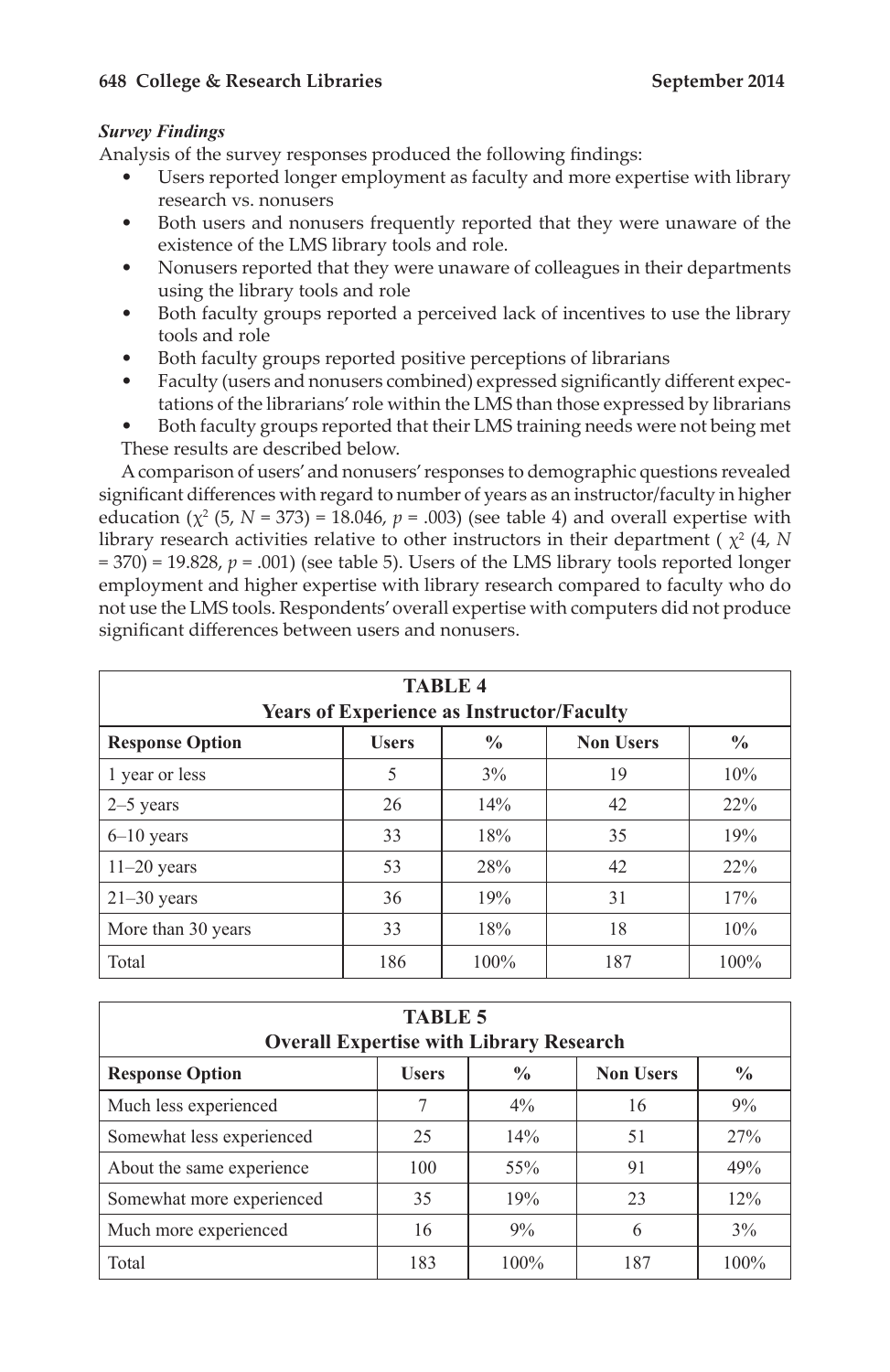100% 15% 37% 30% 11% Total 168 100% 30 100% 165 100% 30 100% 168 100% 27 100%Haven't heard of it a complete it is complete it in the set of the set of the set of it is post in the set of the set of  $79\%$ الكات المسلم المسلم المسلم المسلم المسلم المسلم المسلم المسلم المسلم المسلم المسلم المسلم المسلم المسلم المسلم 7% From online instructions 16 10% 3 10% 17 10% 1 3% 14 8% 3 11% From others [aggregate] 12 7% 2 7% 2 7% 2 7% 2 7% 2 7 7 4% 4 4 15% **%**From a librarian  $24$  14% 1  $5$  17% 1  $29$  15% 1  $29$  1  $29$  1  $29$  1  $31$  1  $89$  1  $29$  1  $29$  **Non Users TABLE 6 How Faculty Learned about Tools Library Help Library Materials Librarian Role** Librarian Role  $\overline{10}$ 27  $\infty$  $\sim$  $\infty$ 4 100% 51% 18% 18%  $8%$  $4%$ **%**Users **Users** 168 86  $30\,$  $\overline{31}$  $\overline{4}$  $\overline{C}$ 100% 20% 47% 23%  $3%$ 7% **%Library Materials Non Users**  $\overline{4}$  $\overline{\omega}$  $\circ$  $\overline{C}$  $\sim$ How Faculty Learned about Tools 100% 36% 33% 15%  $10%$ 6% **%**TABLE 6 Users **Users** 165  $\supseteq$ 59 54 25  $\overline{17}$ 100% 37%  $30%$  $7\%$  $0\%$ 7% **% Non Users** Library Help  $\overline{50}$  $\equiv$  $\circ$  $\overline{S}$  $\infty$  $\overline{\mathcal{C}}$ 100% 42% 27% 14% 10% 7% **%**Users **Response Option Users** 168  $\overline{7}$  $45$  $\overline{24}$  $\overline{16}$  $\overline{C}$ rom online instructions From others [aggregate] Haven't heard of it **Response Option** Found it myself From a librarian Total

To explore faculty awareness of the library tools, both users and nonusers were asked how they learned about the library tools and role (see table 6). A chi square test did not reveal significant differences between the groups. For users, the most frequent response was "Haven't heard of it" (Help 42%, Materials 36%, Role 51%) even among instructors whose course websites had the tools and role turned on. The second most common response from users was "Found it myself" (Help 27%, Materials 33%, Role 18%). Nonusers reported "Found it myself" most frequently for the Library Materials tool (47%), but reported "Haven't heard of it" for Library Help (37%) and the Librarian role (37%). Small percentages of respondents indicated they had learned about the tools from online instructions. For clarity, other options with the smallest number of responses ("From my colleagues," "From my students," "Other") were aggregated into a "From others" category.

As a follow-up, nonusers were asked if they were aware that colleagues in their department used either of the library tools or the Librarian role in their LMS course websites (see table 7). Only a few respondents indicated awareness of other instructors' use of either of the tools or the role, while a majority (82%) responded "none of the above."

To explore perceived obstacles that might explain nonuse of the tools and role, nonusers were asked: "Please rate your agreement with the following statements about LMS library tools," with a list of response options regarding perceived obstacles to their use (see table 8). For comparison, librarians as-

| TABLE 7<br><b>Non Users Awareness of Colleague Use</b>      |     |         |  |  |  |  |
|-------------------------------------------------------------|-----|---------|--|--|--|--|
| <b>Response Option</b><br>$\frac{0}{0}$<br><b>Responses</b> |     |         |  |  |  |  |
| Library Materials                                           | 19  | 10.7%   |  |  |  |  |
| Library Help                                                | 9   | $5.1\%$ |  |  |  |  |
| "Librarian" Role                                            |     | 2.3%    |  |  |  |  |
| None of the Above                                           | 145 | 81.9%   |  |  |  |  |
| Total                                                       | 177 | 100%    |  |  |  |  |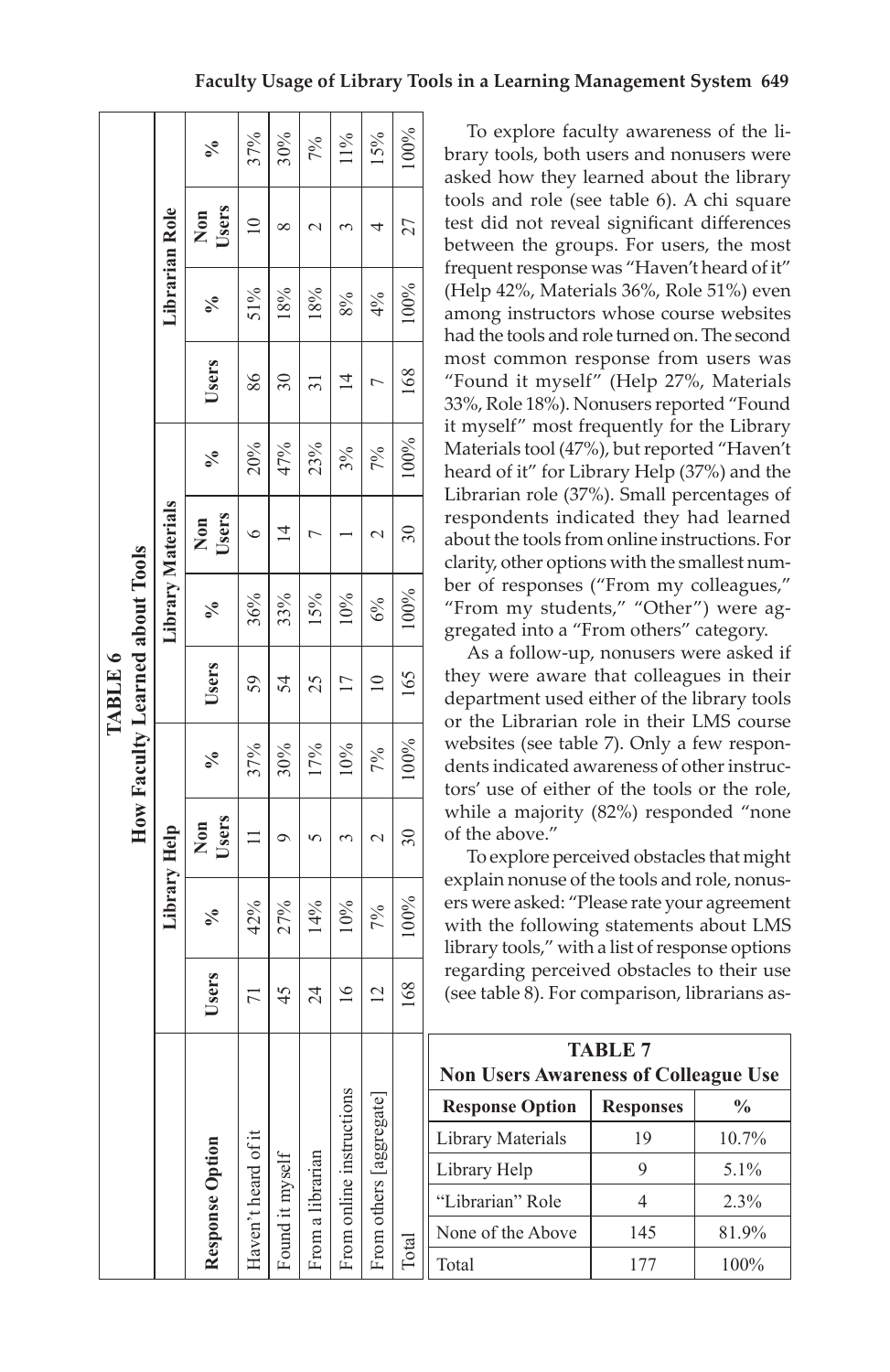| <b>TABLE 8</b>                                                                   |                         |     |                   |    |  |  |  |
|----------------------------------------------------------------------------------|-------------------------|-----|-------------------|----|--|--|--|
| Perceived Obstacles to Use (Non Users vs. Librarians)                            |                         |     |                   |    |  |  |  |
| <b>Response Option</b>                                                           | <b>Non User</b><br>Mean | N   | Librarian<br>Mean | N  |  |  |  |
| There is no incentive to use LMS library tools                                   | 3.2                     | 180 | 2.9               | 29 |  |  |  |
| I/instructors need greater technical support to use<br>LMS library tools         | 2.8                     | 181 | 3.1               | 29 |  |  |  |
| Using LMS library tools has little connection to my<br>instructor's course $(s)$ | 3.3                     | 180 | 2.6               | 29 |  |  |  |
| None of my/instructor's colleagues use LMS<br>library tools                      | 3.1                     | 175 | 2.7               | 28 |  |  |  |
| Learning how to use library tools is too time-<br>consuming                      | 2.8                     | 180 | 2.9               | 29 |  |  |  |
| LMS library tools are too complicated to learn                                   | 2.5                     | 180 | 2.4               | 29 |  |  |  |

signed to the Librarian role were asked the same question, to explore whether librarians perceive the same or different reasons for faculty nonuse based on their interactions with faculty. Responses were on a scale of Strongly Disagree (1) to Strongly Agree (5), and means were calculated. An independent samples t-test revealed significant differences between nonusers and librarians for two responses: "Using LMS library tools has little connection to my/instructors course(s)" (*t*(207) = 3.48, *p* < .001), and "None of my/ instructor's colleagues use the LMS library tools" (*t*(201) = 2.50, *p* < .001). Although the variations were small, the nonusers agreed more strongly to both responses than did the librarians, suggesting that these concerns are more relevant for faculty. The other response options were not significantly different. The highest combined mean agreement (M=3.1) was with "There is no incentive to use LMS library tools," while the lowest mean agreement was with "LMS library tools are too complicated to learn" (M=2.4).

To explore faculty perceptions of librarians that might impact use of the tools, both users and nonusers were asked: "In terms of helping my students, I consider a librarian to be a valuable resource for…" with a list of response options (see table 9). Responses were on a scale of Strongly Disagree (1) to Strongly Agree (5). An independent samples t-test did not reveal significant differences between faculty groups. Overall, responses were similar, with the choice "Locating library resources" strongly agreed with by both users  $(M=4.39)$  and nonusers  $(M=4.35)$ , followed by "Learning effective information searching techniques" strongly agreed with by both users (M=4.23) and

| <b>TABLE 9</b><br>Librarians as a Valuable Resource (Users vs. Non Users)          |      |     |      |     |  |  |  |  |
|------------------------------------------------------------------------------------|------|-----|------|-----|--|--|--|--|
| <b>Non User</b><br><b>User</b><br><b>Response Option</b><br>Mean<br>Mean<br>N<br>N |      |     |      |     |  |  |  |  |
| Locating library resources                                                         | 4.39 | 163 | 4.35 | 176 |  |  |  |  |
| Learning effective information searching techniques                                | 4.23 | 159 | 4.28 | 174 |  |  |  |  |
| Learning about scholarly databases                                                 | 4.36 | 163 | 4.25 | 175 |  |  |  |  |
| In-person research consultation                                                    | 4.25 | 162 | 4.00 | 173 |  |  |  |  |
| Online/IM chat research questions                                                  | 3.61 | 158 | 3.69 | 174 |  |  |  |  |
| Phone research consultation                                                        | 3.43 | 160 | 3.50 | 175 |  |  |  |  |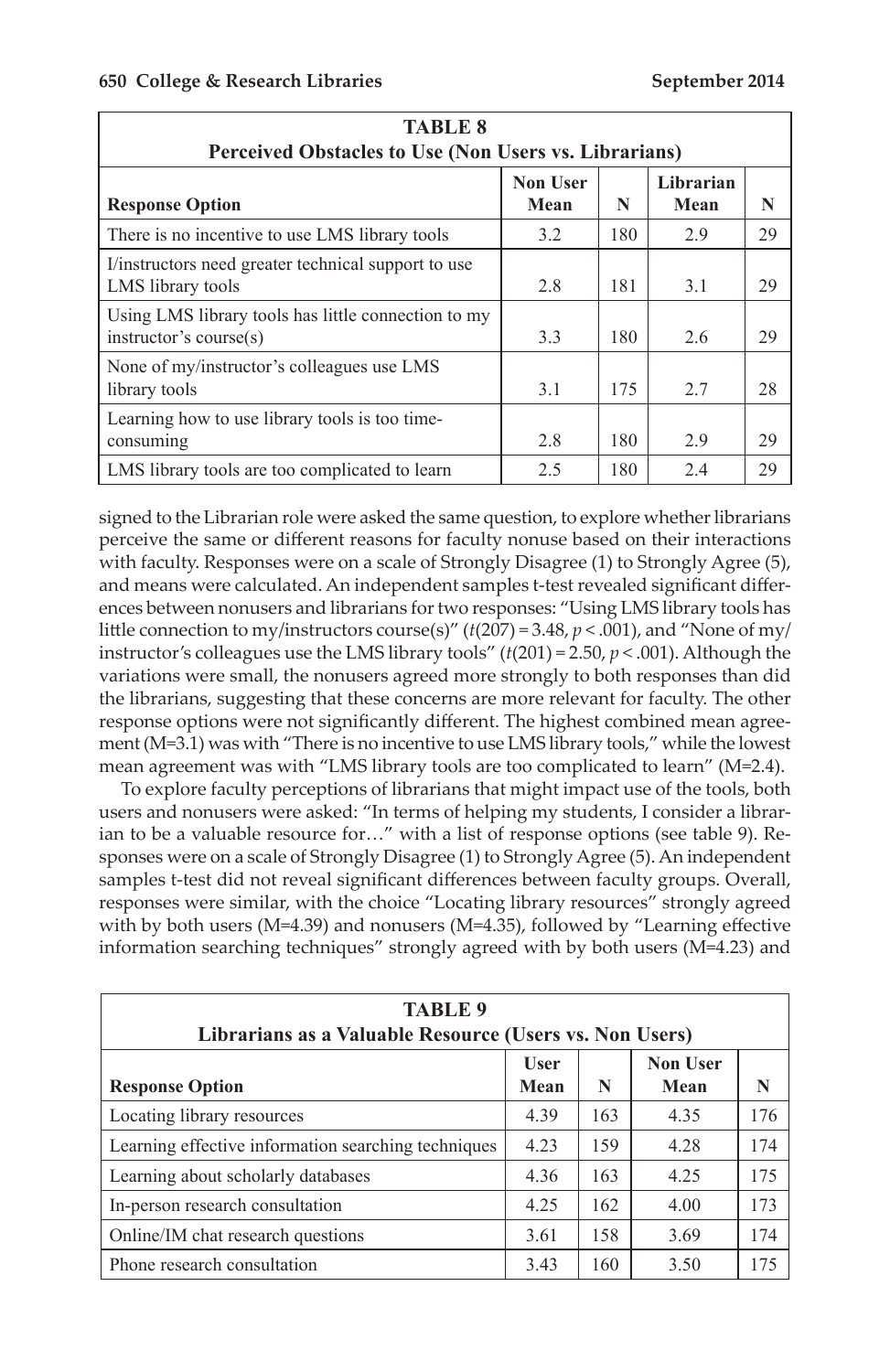nonusers (M=4.28). Users showed a slightly stronger agreement for "Learning about scholarly databases" (M=4.36) than nonusers (M=4.25). Online chat reference and phone consultation were the lowest rated by both users and nonusers.

 To explore whether differences in perceptions of the role of librarians exist between the respondents, each group was asked a related question with similar response options (see table 10). Faculty users were asked: "What functions do you expect the person you assign to the Librarian role to perform?"; nonusers were asked: "If you were to assign a Librarian role in your LMS course website, what functions do you expect the person you assign to the Librarian role to perform?"; and librarians were asked "What functions did you perform in the Librarian role?" Respondents could choose more than one option ("Check all that apply"). Response options were categorical and not scaled. In evaluating the results, nonresponses were recoded as negative responses, and all faculty responses (user and nonuser) were combined to compare against librarians. Both faculty groups frequently chose "Add library resources to course site" (users 55%, nonusers 73%), but librarians chose this item in a much higher percentage (93%), demonstrating a significantly stronger agreement than faculty  $(\chi^2(1, N = 383))$  = 29.250, *p* < .001). "Present in-class about library resources" was chosen by 77 percent of librarians, but only 38 percent of users and 27 percent of nonusers, again showing a significantly higher agreement among librarians than faculty  $(\chi^2(1, N = 383) = 30.026$ ,  $p < .001$ ). "Meet with me/instructor to discuss my/instructor's course" was chosen by 50 percent of librarians, but only 7 percent of users and 23 percent of nonusers ( $\chi^2$  (1,  $N = 383$ ) = 30.026,  $p < .001$ ). Overall, these results show that there are significant differences in the perceptions of the role that librarians can play in courses among the survey respondents.

To explore whether LMS training needs were being met, all three groups were asked ("Yes/No") if respondents felt they had received enough training and information on the LMS library tools and role (see table 11). A chi square test did not produce significant differences between the groups. A majority of both groups responded "No" (users 72.6%, nonusers 77.2%). In response to "Would you like to receive more information about how to best use the library tools?" significantly more users (70.3%) responded

| TABLE 10<br><b>Expected Librarian Role Functions</b>        |              |               |                            |               |                   |               |  |  |
|-------------------------------------------------------------|--------------|---------------|----------------------------|---------------|-------------------|---------------|--|--|
| <b>Response Option</b>                                      | <b>Users</b> | $\frac{0}{0}$ | <b>Non</b><br><b>Users</b> | $\frac{0}{0}$ | <b>Librarians</b> | $\frac{0}{0}$ |  |  |
| Add library resources to course<br>website                  | 33           | 55%           | 124                        | 73%           | 28                | 93%           |  |  |
| Answer questions from students in<br>person                 | 15           | 25%           | 28                         | 17%           | 9                 | 30%           |  |  |
| Answer questions from students<br>online                    | 34           | 57%           | 118                        | 70%           | 15                | 50%           |  |  |
| Meet with me/instructor to discuss<br>my course             | 7            | 12%           | 39                         | 23%           | 15                | 50%           |  |  |
| Present in-class about library<br>resources                 | 23           | 38%           | 45                         | 27%           | 23                | 77%           |  |  |
| Work with me/instructor to develop<br>a research assignment | 8            | 13%           | 44                         | 26%           | 7                 | 23%           |  |  |
| Total respondents                                           | 60           |               | 169                        |               | 30                |               |  |  |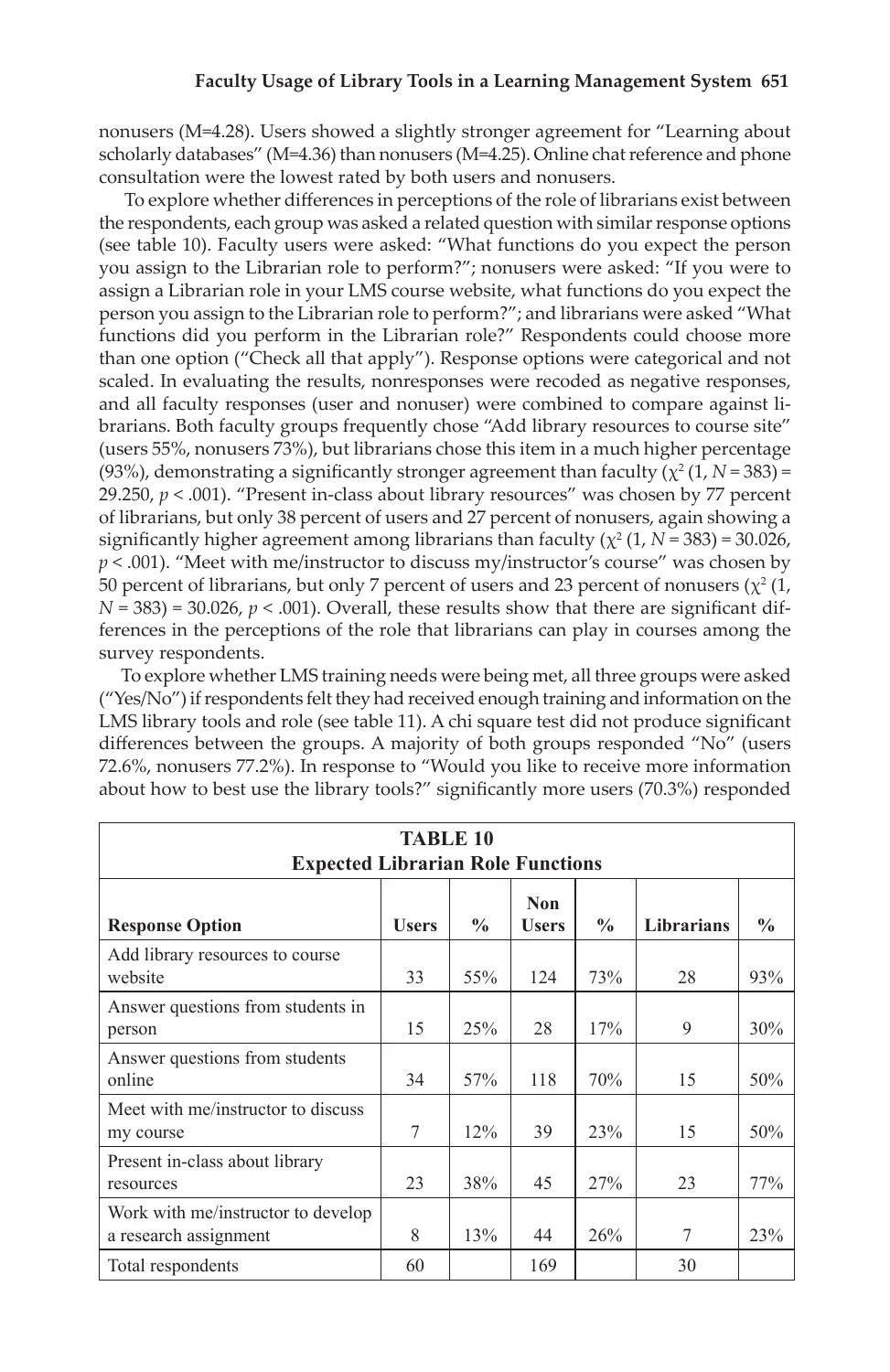| TABLE 11<br><b>Training Needs</b>                                               |     |     |     |            |          |     |            |                |     |
|---------------------------------------------------------------------------------|-----|-----|-----|------------|----------|-----|------------|----------------|-----|
| <b>Librarians</b><br><b>Users</b><br><b>Non Users</b>                           |     |     |     |            |          |     |            |                |     |
| <b>Response Option</b>                                                          | Yes | No  | N   | <b>Yes</b> | $\bf No$ | N   | <b>Yes</b> | N <sub>0</sub> | N   |
| Received adequate information<br>training related to the LMS library<br>tools?  | 45  | 119 | 164 | 41         | 139      | 180 | 8          | 18             | 26  |
| Like to receive more information<br>about how to best use the library<br>tools? | 116 | 49  | .65 | 107        |          | 179 | n/a        | n/a            | n/a |

"Yes" than nonusers (59.8%), suggesting that faculty who already use the tool would like more training ( $\chi^2$  (1, *N* = 344) = 4.172, *p* = .041). Librarians were asked a parallel question: "Do you feel that faculty members receive adequate information/training related to the LMS library tools?" with 69.2 percent responding "No." Overall, all three groups strongly agreed that more training in the use of the LMS library tools was required.

## **Discussion**

In this study, log data was used to determine the frequency of use of the LMS library tools and Librarian role, as well as the academic departments that accounted for the greatest usage. Overall, a low percentage of all LMS course sites (an average of 17.0%) had either of the library tools or role turned on. The usage of the two library tools and the Librarian role was similar across the three semesters, with the most used tool for all three semesters being Library Materials (an average of 11.1%), followed by Library Help (7.9%) and the Librarian role (3.4%). In response to RQ 1 ("Which departments have the highest usage of the library tools?"), results showed that the majority of the high-use departments are in the LSA (Literature, Science, and the Arts) college, with English being the top department, possibly because those departments tend to assign research papers that require using scholarly databases and citing credible sources for which students may need library help.

Survey responses were used to determine if there were demographic differences between users and nonusers that might correlate with usage and also to gather responses about awareness and perceptions of the library tools and role that might affect adoption and usage. In response to RQ2 ("Are there significant differences between faculty users and nonusers of the tools?"), users reported longer employment as faculty and higher overall expertise with library research versus nonusers. These results suggest that more experienced faculty are more likely to find and use the LMS library tools. It also suggests that departments where faculty are likely to require library research assignments may also be more likely to have greater numbers of library tool users.

Overall, basic awareness of the LMS library tools and role and their function proved to be extremely low. The most frequent response about the tools from both users and nonusers was "Haven't heard of it," even among instructors whose course websites had the tools turned on. Possible explanations for this apparent contradiction are that faculty may have turned on the tool unintentionally, may have forgotten about it by the time class was underway, or that course websites were created by student assistants or other support staff rather than by the instructor of record. A majority of nonusers were also not aware that colleagues in their own department used the library tools in their LMS course websites. Greater institutionwide and departmentwide publicity of the availability and benefits of the tools would likely help increase awareness and usage. Faculty also showed a lack of understanding of the value of the tools in their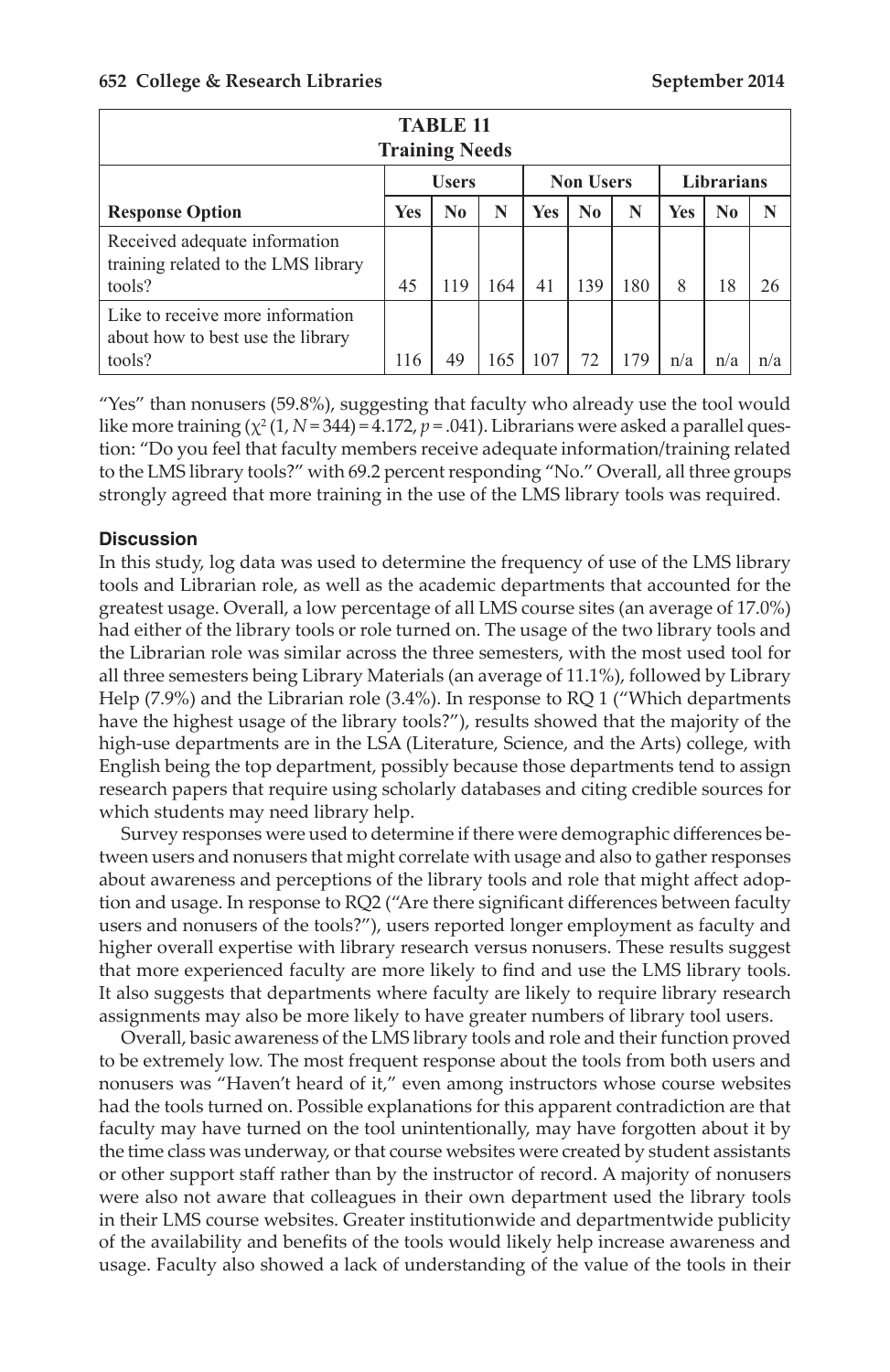courses. Although nonusers frequently responded that they would expect a librarian to add resources to their course website (if they used one) and to answer questions from students online, they also most frequently agreed that "Using LMS library tools has little connection to my course(s)." Thus, nonusers express value for the exact services that the library tools offer, without being aware that they are available through the LMS. This represents an opportunity for librarians to champion the LMS library tools and inform faculty of their value.

In response to RQ3 ("How do faculty perceptions of library resources and functions in the LMS differ from those of librarians?"), faculty strongly agreed that "Locating library resources" was a highly valued librarian role, and librarians agreed that "Add library resources to course website" was an expected librarian role. These perceptions correlate to high awareness of the "Library Materials" tool, which is by far the most used tool. However, some significant differences also emerged. Librarians placed much greater emphasis on "Present in class about library resources" and "Meet with instructor to discuss instructor's course" than faculty, who emphasized the practical options of adding resources and answering student questions. These differing expectations may form an unspoken misunderstanding between librarians and faculty over the librarian's role in a course. Integration of the library presence into LMS course websites presents an option for librarians to achieve their goal of interacting with classes in a format that may match more closely to instructors' expectations.

While faculty indicated that "Answer questions from students online" was an expected function of the Librarian role, they did not choose "Online/Instant Message (IM) chat research questions" as a particularly valuable resource provided by librarians. Perhaps faculty do not understand what an IM chat reference service provides, or they do not personally value online question answering but perceive it as valuable to students. Most faculty are also not aware of the existence of the Library Help tool (IM chat widget) that offers this function embedded within the LMS. This suggests that it may be effective for librarians to promote the online question answering functionality of the library tools, since this tool meets a stated need of faculty and is easily integrated into course websites. Better training on the functions of the LMS library tools and how they can benefit teaching and learning may help increase faculty usage.

Overall, faculty respondents (both users and nonusers) displayed a very positive opinion of librarians. The potential exists for librarians to lead the way in demonstrating the value of integrating the tools into course websites. Some practical approaches to increasing awareness of the library tools include making them more visible and user-friendly by renaming them to make their function more obvious (for instance, "Ask a Librarian" vs. "Library Help" and "Course Reserves" vs. "Library Materials"). Another approach is to focus outreach efforts on instructors in the College of LSA, particularly in English, social science, and humanities departments, where the greatest use of the tools exists and where instructors' assignments may more likely involve library research. Libraries could consider targeting outreach regarding the LMS library tools to more experienced instructors who may be more aware of the tools. An EDU-CAUSE research report found that the influence of peers' recommending the use of a LMS or setting an example of use is especially important in encouraging adoption among faculty.<sup>35</sup> However, peer awareness was the least frequently chosen response to the question "How did you learn about the library tools?" in the survey, suggesting a need for library staff to enlist current users of the tools to spread the word among their colleagues. Libraries could best leverage their limited promotional resources toward faculty in departments who are the most likely to be receptive to adoption of the tools, as there are already allies among them who are users of the tools and can provide peer recommendations and support.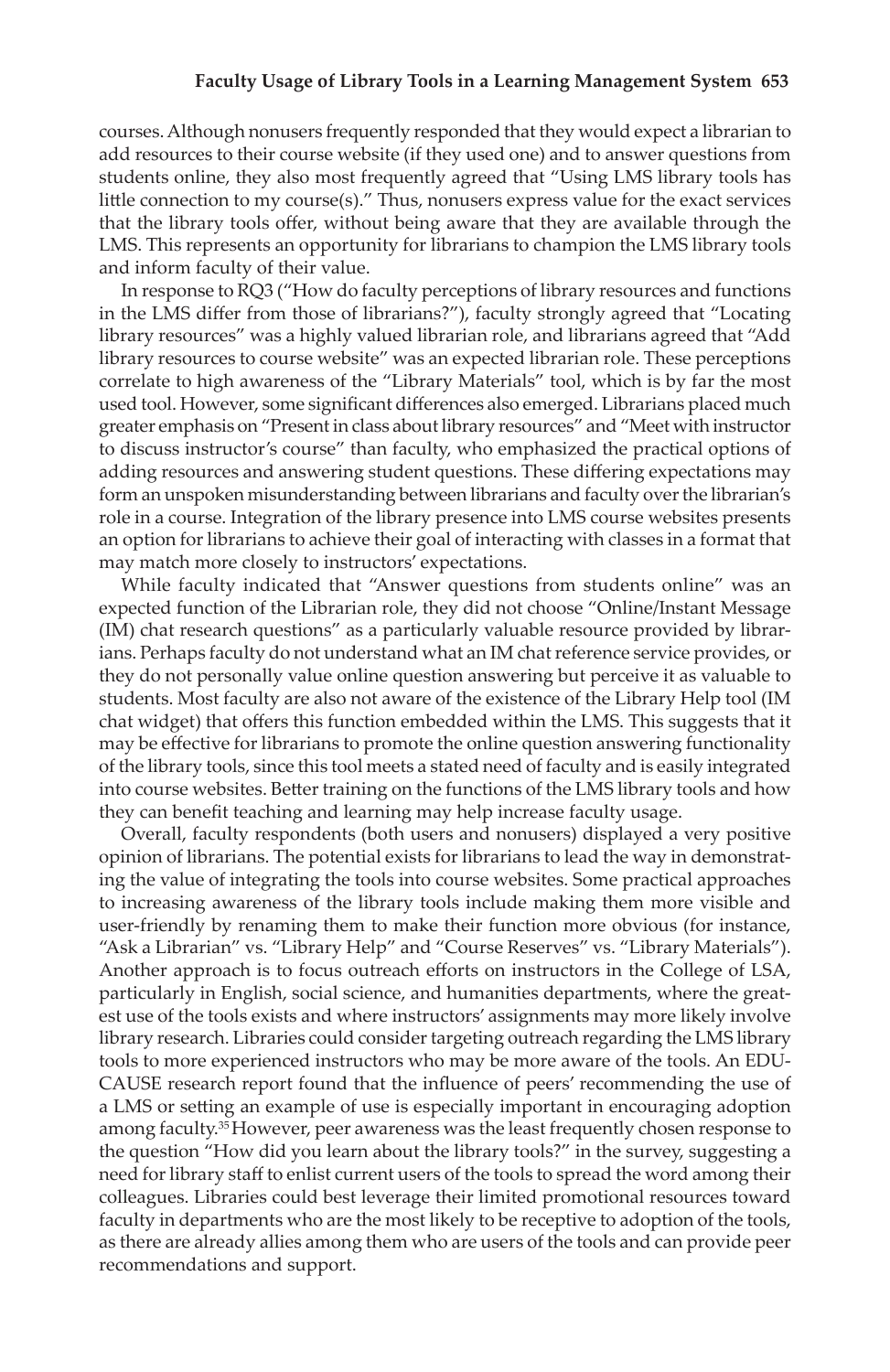#### **654 College & Research Libraries September 2014**

Addressing the training needs clearly expressed by the survey respondents is also critical. Both users and nonusers responded that they had not received enough training and they would like to receive more information. Several approaches could be taken to address this issue. Subject librarians with existing relationships to academic departments could be enlisted to promote the availability of training. To encourage faculty participation in trainings, and to address the perceived lack of incentives to use the library tools, college deans and administrators could be involved in promoting the training and in communicating their benefits to their faculty. The EDUCAUSE report also found that influence of departmental or administrative leadership was important to encourage faculty usage by providing incentives through establishing departmental standards and spreading awareness.<sup>36</sup> Focusing library promotion at the department level, targeted toward departments that already use the tools and role, could help encourage reluctant faculty.

Lack of awareness, coupled with lack of incentives and the need for training, makes for a serious set of obstacles to faculty adoption and usage of the library tools. The recommendations above are a starting point for further exploration into potential solutions. Both librarians and instructors might benefit from exploratory focus groups that could examine intersections between technology requirements, faculty needs, and librarian expertise with the goal of identifying possible new approaches and new functionality within the LMS. Recently, the library at this institution introduced two new LMS tools: "Library Search," which allows users to search the catalog and articles databases; and "Research Guide," which allows instructors to automatically link to a subject-relevant research guide developed by a librarian. Usage data shows that neither tool is widely used, reinforcing the need for increased awareness, training, and incentives.

Future research could also investigate how students perceive LMS library tools, and the effect on student learning of integrating library resources and services into LMSs. Have student perceptions of the library changed as embedded librarians have worked to integrate library resources into LMS course websites, rather than waiting for students to come to them? How does connecting with students at their point of need through embedded LMS library tools impact their research habits? As students increasingly rely on online information sources, integrating library services directly into the course infrastructure becomes increasingly important. Providing "just in time" and "point of need" assistance to students can help those students see greater relevance of library resources. Research into the impact of this strategic, contextualized placement of library resources can help determine how librarians can better meet the needs of 21st-century learners.

#### **Acknowledgments**

*Thanks to Susan Hollar, Curriculum Integration Coordinator in the University Library at the University of Michigan for her support in conducting this study.*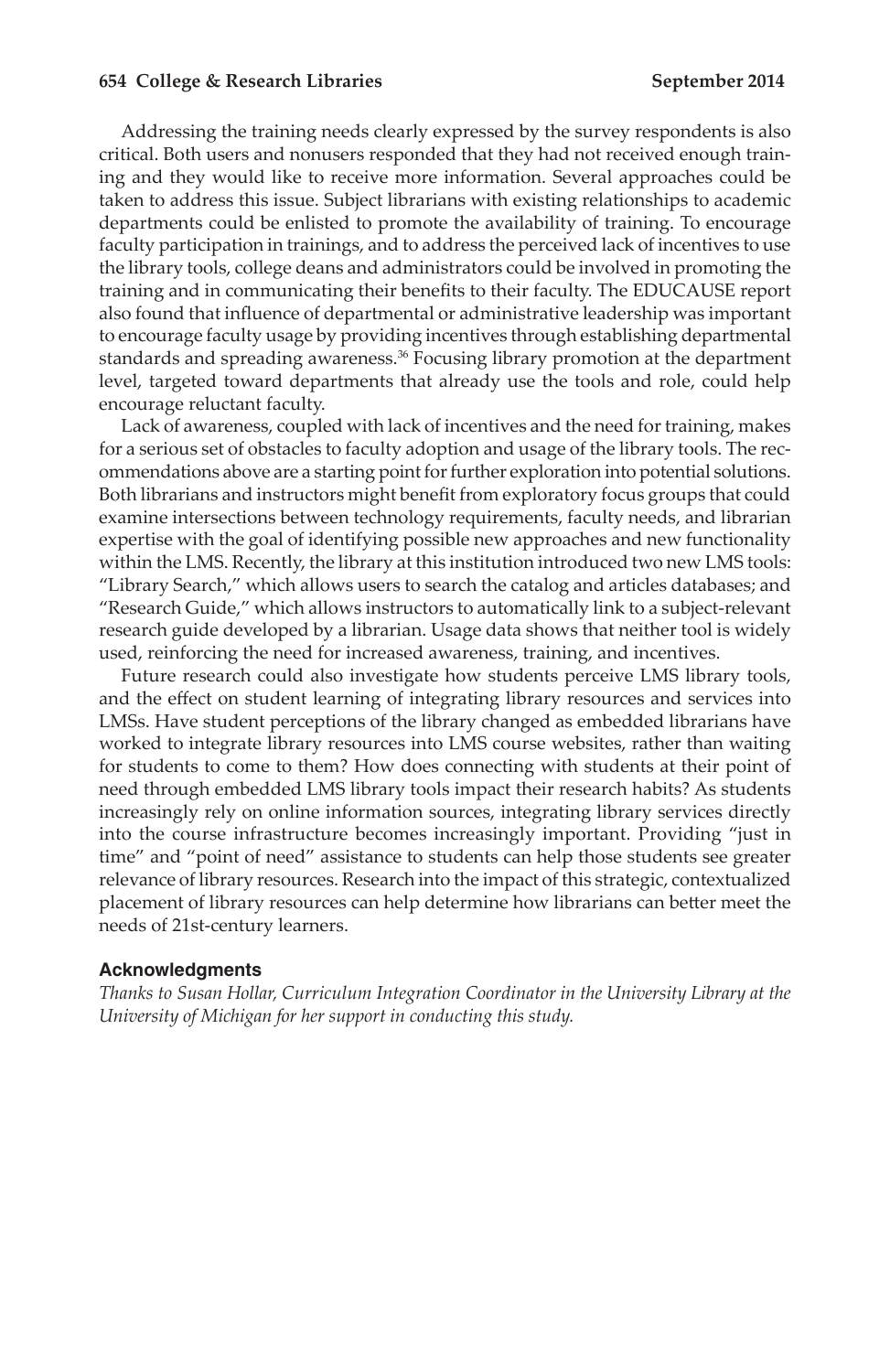## Appendix. LMS Library Tools Survey

## **Version for Faculty Who Have Used the Tools**

*Note: The name of the specific LMS has been removed from the survey texts.*

Q1. How many years have you been an instructor/faculty in higher education?

- O 1 year or less
- $O$  2–5 years
- $O$  6–10 years
- $O$  11–20 years
- 21–30 years
- O More than 30 years

Q2. Rate your overall expertise with computers relative to other instructors in your department:

- Much less experienced
- O Somewhat less experienced
- O About the same experience
- O Somewhat more experienced
- O Much more experienced

Q3. Rate your overall expertise with library research activities relative to other instructors in your department:

- Much less experienced
- O Somewhat less experienced
- O About the same experience
- O Somewhat more experienced
- O Much more experienced

Q4. The LMS has three library-related tools that are designed to support your students' library research. Please answer the questions below for the tools that you have used: 1) The "Library Help" tool allows students to virtually chat (in other words, Instant Message) with a librarian.

|                                                 | Strongly<br>Disagree | Disagree | Neither Agree<br>Nor Disagree | Agree | Strongly<br>Agree | Have Not<br>Used |
|-------------------------------------------------|----------------------|----------|-------------------------------|-------|-------------------|------------------|
| This tool has<br>been useful in<br>my course(s) |                      |          |                               |       |                   |                  |

Q5. 2) The "Library Materials" tool automatically links to any course materials you have on reserve in the UM library.

|                                                 | Strongly<br>Disagree | Disagree | Neither Agree<br>Nor Disagree | Agree | Strongly<br>Agree | Have Not<br>Used |
|-------------------------------------------------|----------------------|----------|-------------------------------|-------|-------------------|------------------|
| This tool has<br>been useful in<br>my course(s) |                      |          |                               |       |                   |                  |

Q6. 3) The "Librarian" role allows you to assign a user who will have access to your LMS course site to post announcements, add resources, answer questions, etc.

|                                                 | Strongly<br>Disagree | Disagree | Neither Agree<br>Nor Disagree | Agree | Strongly<br>Agree | Have Not<br>Used |
|-------------------------------------------------|----------------------|----------|-------------------------------|-------|-------------------|------------------|
| This tool has<br>been useful in<br>my course(s) |                      |          |                               |       |                   |                  |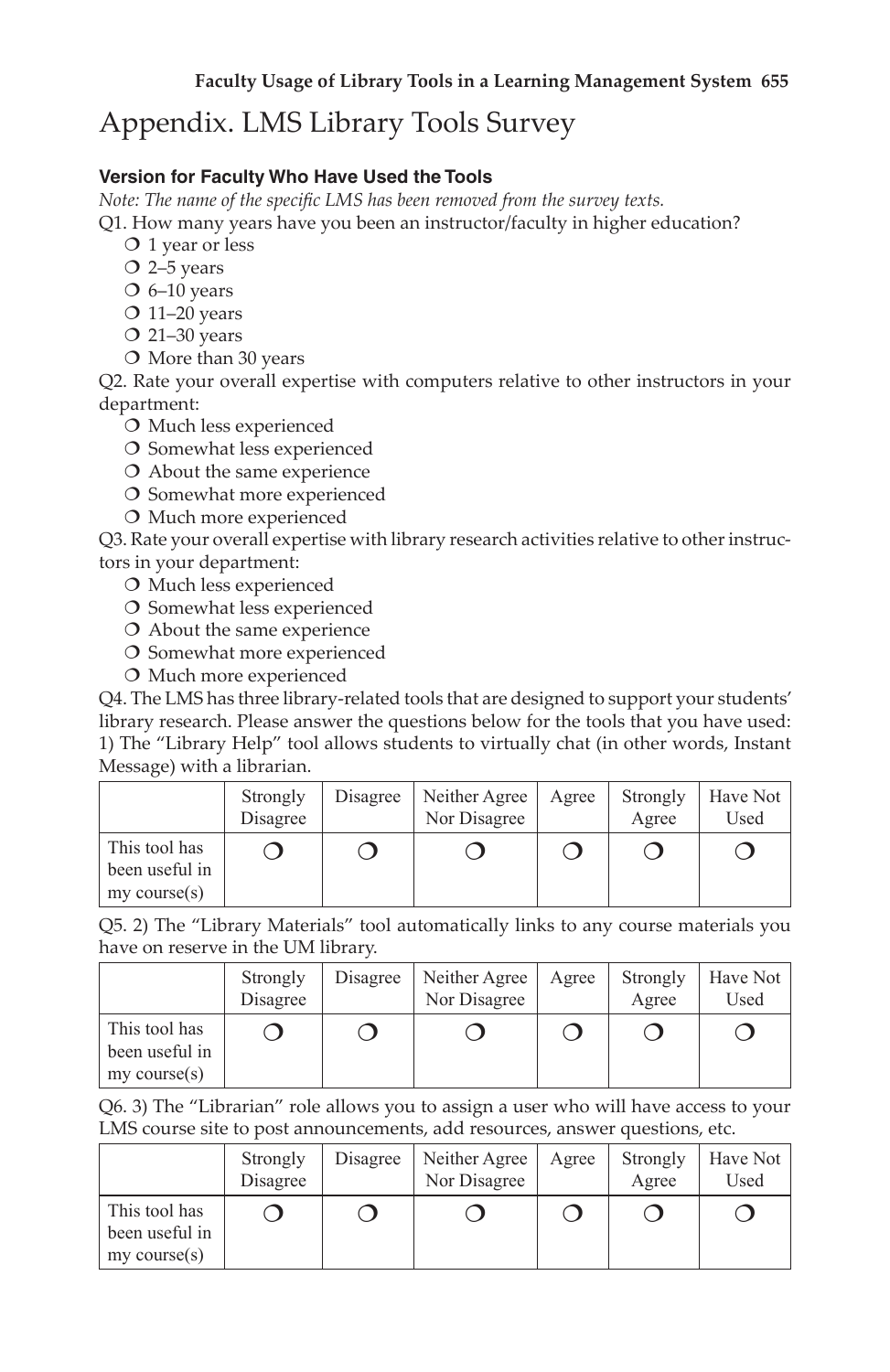Q7. In a typical semester, how often do you visit your LMS course site(s)? Please select one:

- Never
- A few times a semester
- A few times a month
- A few times a week
- O Daily

Q8. How did you learn about the library tools in the LMS course sites?

|                      | Found<br>It<br>Myself | From a<br>Librarian | From<br>Colleagues | From LMS<br>Online<br>Instructions | From My<br><b>Students</b> | Other | Haven't<br>Heard<br>of It |
|----------------------|-----------------------|---------------------|--------------------|------------------------------------|----------------------------|-------|---------------------------|
| Library Help         |                       |                     |                    |                                    |                            |       |                           |
| Library<br>Materials | $\lambda$             | ◯                   |                    |                                    |                            |       |                           |
| "Librarian"<br>Role  | Э                     | ∩                   |                    |                                    |                            |       |                           |

Answer If Q8—Other Is Selected

Q9. If "Other," please describe:

Q10. Do you give your students an overall introduction to the tools available on your LMS course site?

Yes

O No

Answer If Q10—Yes Is Selected:

Q11. Do you give your students an introduction to the library-related tools on your LMS course site?

- $\Omega$  Yes
- $O$  No

Answer If Q11—Yes Is Selected:

Q12. When you give your students an introduction to the library tools, what tools do you cover?

- Library Help
- O Library Materials
- O "Librarian" role

Answer If Q6—Have Not Used Is Not Selected:

Q13. The person to whom you assign to the "Librarian" role in your LMS course site is most likely to be:

 $O$  GSI

O Student in my class

UM librarian

 $\overline{O}$  Other (please describe their position/job)  $\overline{\phantom{O}}$ 

Answer if Q6—Have Not Used Is Not Selected:

Q14. What functions do you expect the person you assign to the "Librarian" role to perform? (Check all that apply)

- O Add library resources to course site
- Answer questions from students in person
- Answer questions from students online
- $O$  Meet with me to discuss my course
- O Present in-class about library resources
- Work with me to develop a research assignment
- O Other (please describe):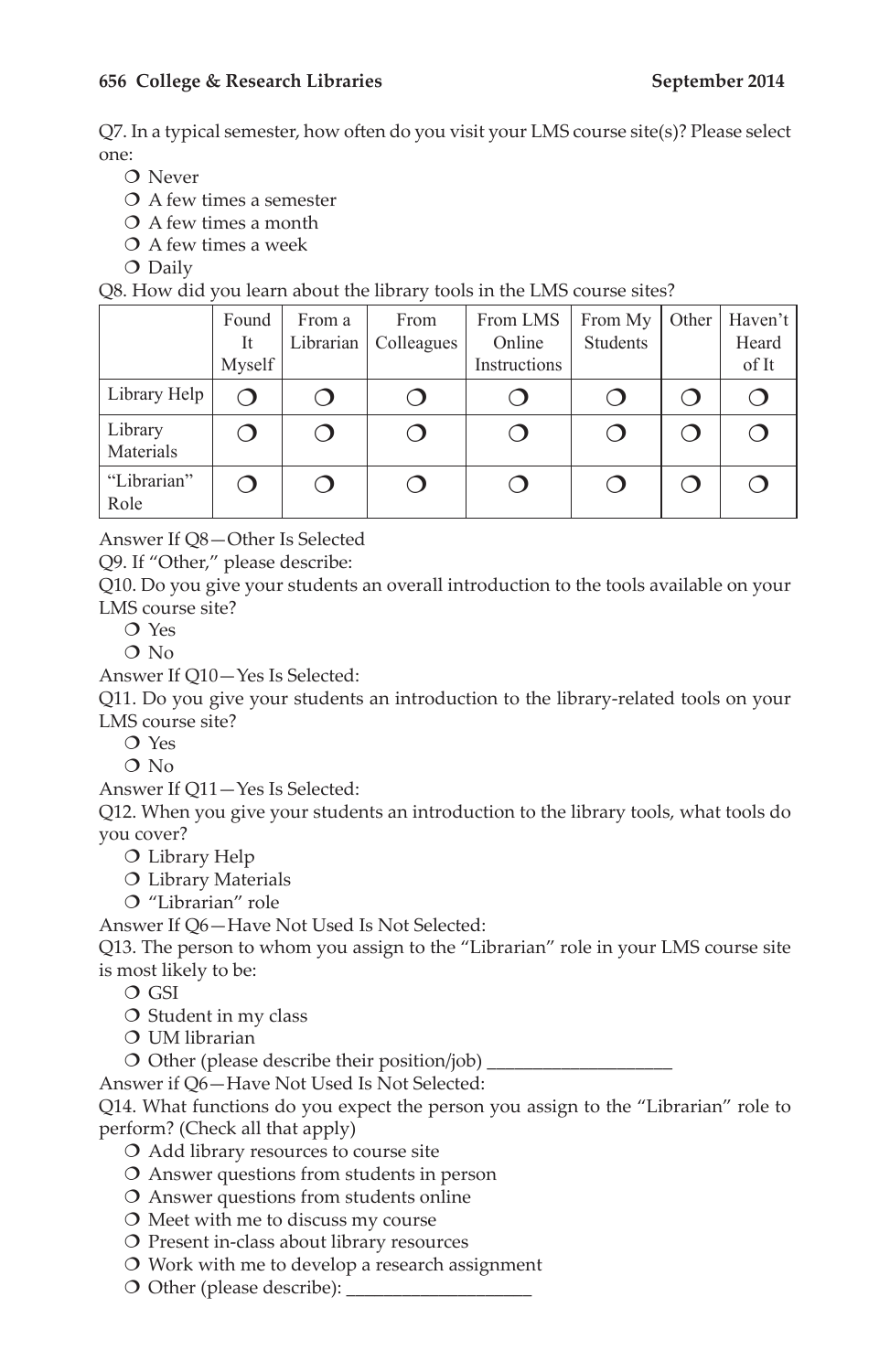|                                                        | Strongly<br>Agree | Agree | Neither Agree<br>Nor Disagree | Disagree | Strongly<br>Disagree |
|--------------------------------------------------------|-------------------|-------|-------------------------------|----------|----------------------|
| In-person research consultation                        |                   |       |                               |          |                      |
| Learning about scholarly<br>databases                  |                   |       |                               |          |                      |
| Learning effective information<br>searching techniques |                   |       |                               |          |                      |
| Locating library resources                             |                   |       |                               |          |                      |
| Online/IM chat research<br>questions                   |                   |       |                               |          |                      |
| Phone research consultation                            |                   |       |                               |          |                      |

Q15. In terms of helping my students, I consider a librarian to be a valuable resource for:

Q16. Do you feel you received adequate information/training related to the LMS library tools?

Yes

 $O$  No

Q17. Would you like to receive more information about how to best utilize the library tools?

Yes

 $\Omega$  No

Answer If Q17—Yes Is Selected:

Q18. For any future training(s), what format would be most useful?

- Instructions via email
- One-on-one consultation
- Online documentation
- Tutorial video
- $\overline{O}$  Other (please describe):

Q19. What is the most important improvement you would make to the existing LMS library tools?

Q20. What new library-related functionality or tool would you like to see added to the LMS?

Q21. Do you have any other comments on your experience with the LMS library tools?

## **Version for Faculty Who Have Not Used the Tools**

Q1. How many years have you been an instructor/faculty in higher education?

- O 1 year or less
- $O$  2-5 years
- $\circ$  6-10 years
- $O$  11-20 years
- 21-30 years
- O More than 30 years

Q2. Rate your overall expertise with computers relative to other instructors in your department:

- O Much less experienced
- O Somewhat less experienced
- About the same experience
- O Somewhat more experienced
- O Much more experienced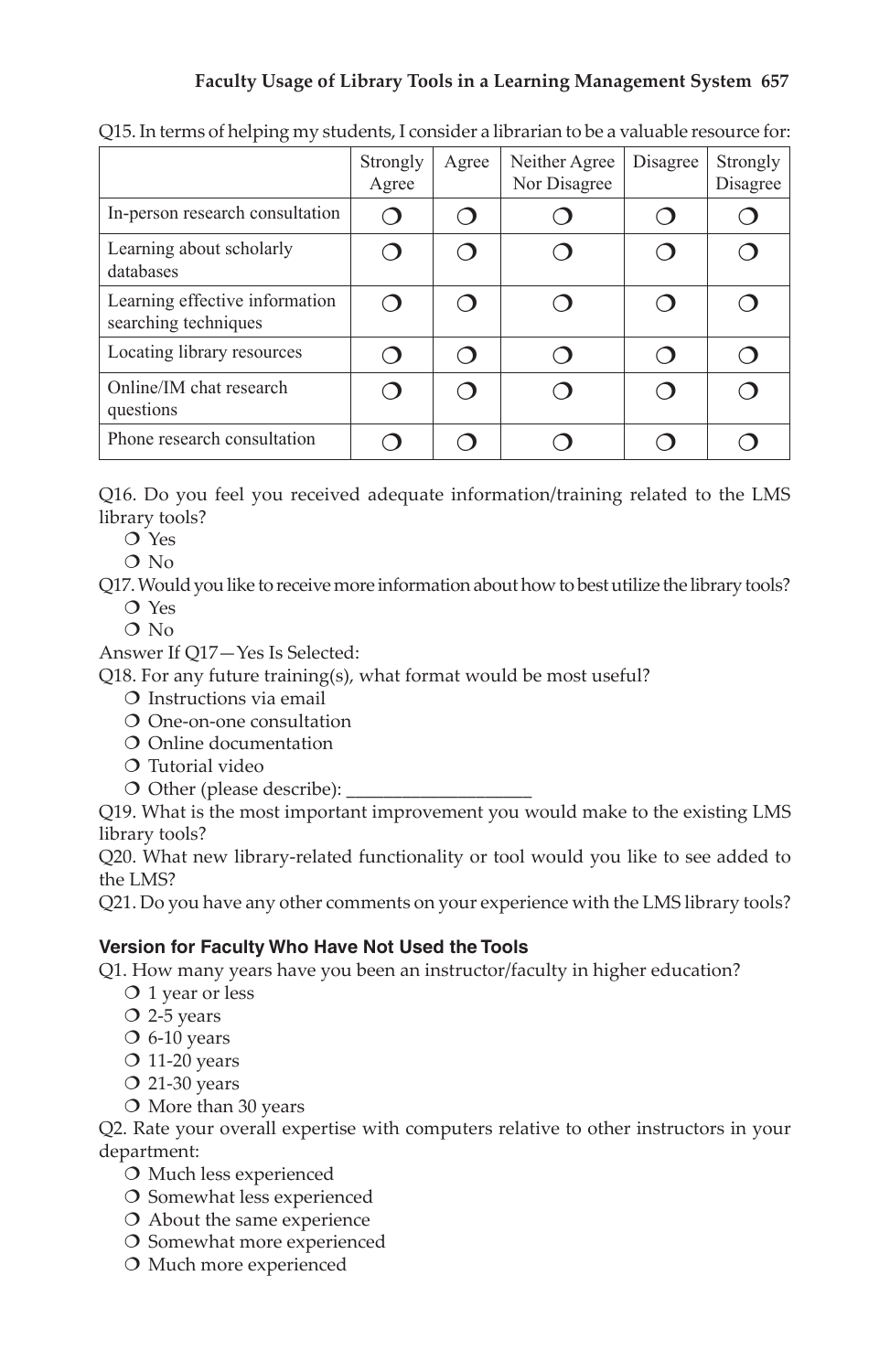## **658 College & Research Libraries September 2014**

Q3. Rate your overall expertise with library research activities relative to other instructors in your department:

- Much less experienced
- O Somewhat less experienced
- O About the same experience
- O Somewhat more experienced
- O Much more experienced

Q4. Do you currently use a LMS course site?

- Yes
- $\Omega$  No

Q5. In previous semesters, have you used a LMS course site?

- Yes
- $\Omega$  No

Answer If Q4—Yes Is Selected Or Q5—Yes Is Selected

Q6. In a typical semester, how often do you visit your LMS course site(s)? Please select one:

- O Never
- A few times a semester
- A few times a month
- A few times a week
- $\bigcirc$  Daily

Q7. The LMS has three library-related tools that are designed to support your students' library research. 1) The "Library Help" tool allows students to virtually chat (in other words, Instant Message) with a librarian 2) The "Library Materials" tool automatically links to any course materials you have on reserve in the UM library. 3)"The "Librarian" role allows you to assign a user who will have access to your course site to post announcements, add resources, answer questions, and so on. Which of these tools are you familiar with?

- Library Help
- O Library Materials
- O "Librarian" Role
- O None of the Above

Answer if Q7—None of the Above Is Not Selected

Q8 How did you learn about the library tool(s) in LMS course sites?

|                      | Found It<br>Myself | From a<br>Librarian | From<br>Colleagues | From LMS<br>Online<br>Instructions | From<br>my<br><b>Students</b> | Other | Not<br>Applicable |
|----------------------|--------------------|---------------------|--------------------|------------------------------------|-------------------------------|-------|-------------------|
| Library<br>Help      | ◯                  | ◯                   | ◯                  | $\bigcirc$                         | C)                            | ⌒     |                   |
| Library<br>Materials | ◯                  |                     |                    | O                                  |                               |       |                   |
| "Librarian"<br>Role  | ⌒                  |                     | $\lambda$          | ⌒                                  | ∩                             |       |                   |

Answer If Q8—Other Is Selected Q9. If "Other," please describe: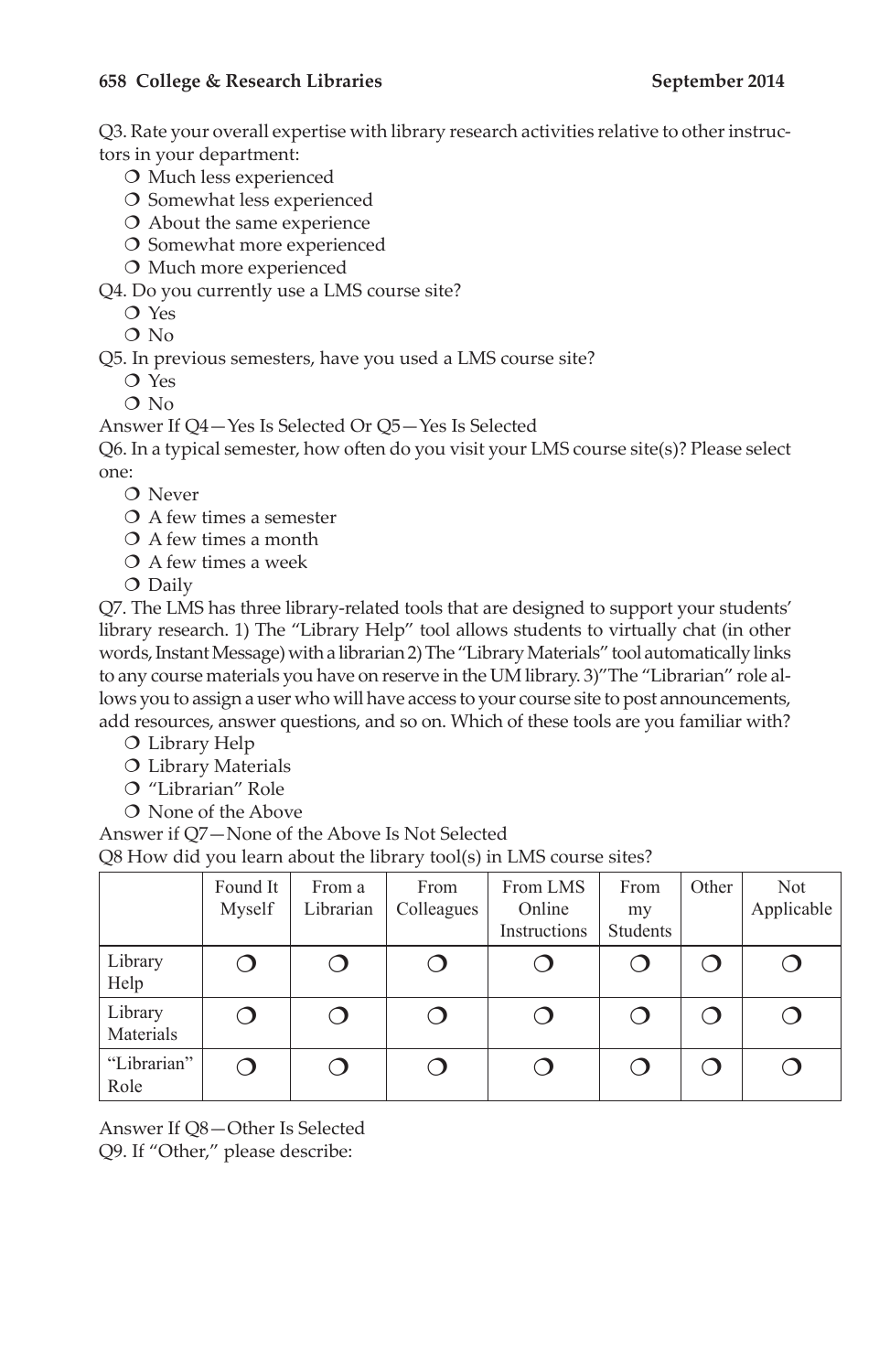|                                                                                 | Strongly<br>Disagree | Disagree | Neither<br>Agree Nor<br>Disagree | Agree              | Strongly<br>Agree |
|---------------------------------------------------------------------------------|----------------------|----------|----------------------------------|--------------------|-------------------|
| Learning how to use the LMS<br>library tools is too time<br>consuming for me    |                      |          |                                  | ◯                  |                   |
| The LMS library tools are too<br>complicated for me to learn                    |                      |          |                                  | $\cap$             |                   |
| There is no incentive to use LMS<br>library tools                               |                      |          |                                  | $\curvearrowright$ |                   |
| Using LMS library tools has little<br>connection to $my$ course $(s)$           | ◠                    |          |                                  | ∩                  |                   |
| I need greater technical support<br>to use LMS library tools in my<br>course(s) |                      |          |                                  | ⌒                  |                   |
| None of my colleagues use LMS<br>library tools                                  |                      |          |                                  | ⌒                  |                   |

Q10. Please rate your agreement with the following statements about the LMS library tools:

Q11. Some faculty members in your department use the library help tools in their LMS course sites. Which tool(s) are you aware that your colleagues use?

- O Library Help
- O Library Materials
- O "Librarian" Role
- O None of the Above

Q12. If you were to assign a "Librarian" role in your LMS course site, what functions would you expect that person to perform? (Check all that apply)

- Add library resources to course site
- Answer questions from students in person
- Answer questions from students online
- $O$  Meet with me to discuss your course
- O Present in class about library resources
- Work with me to develop a research assignment
- $\bigcirc$  Other (please describe):

Q13. In terms of helping my students, I consider a librarian to be a valuable resource for:

|                                                         | Strongly<br>Agree | Agree | Neither Agree<br>Nor Disagree | Disagree | Strongly<br>Disagree |
|---------------------------------------------------------|-------------------|-------|-------------------------------|----------|----------------------|
| In-person research consultation                         |                   |       |                               |          |                      |
| Learning about scholarly<br>databases                   |                   |       |                               |          |                      |
| Learning effective information-<br>searching techniques |                   |       |                               |          |                      |
| Locating library resources                              |                   |       |                               |          |                      |
| Online/IM chat research<br>questions                    |                   |       |                               |          |                      |
| Phone research consultation                             |                   |       |                               |          |                      |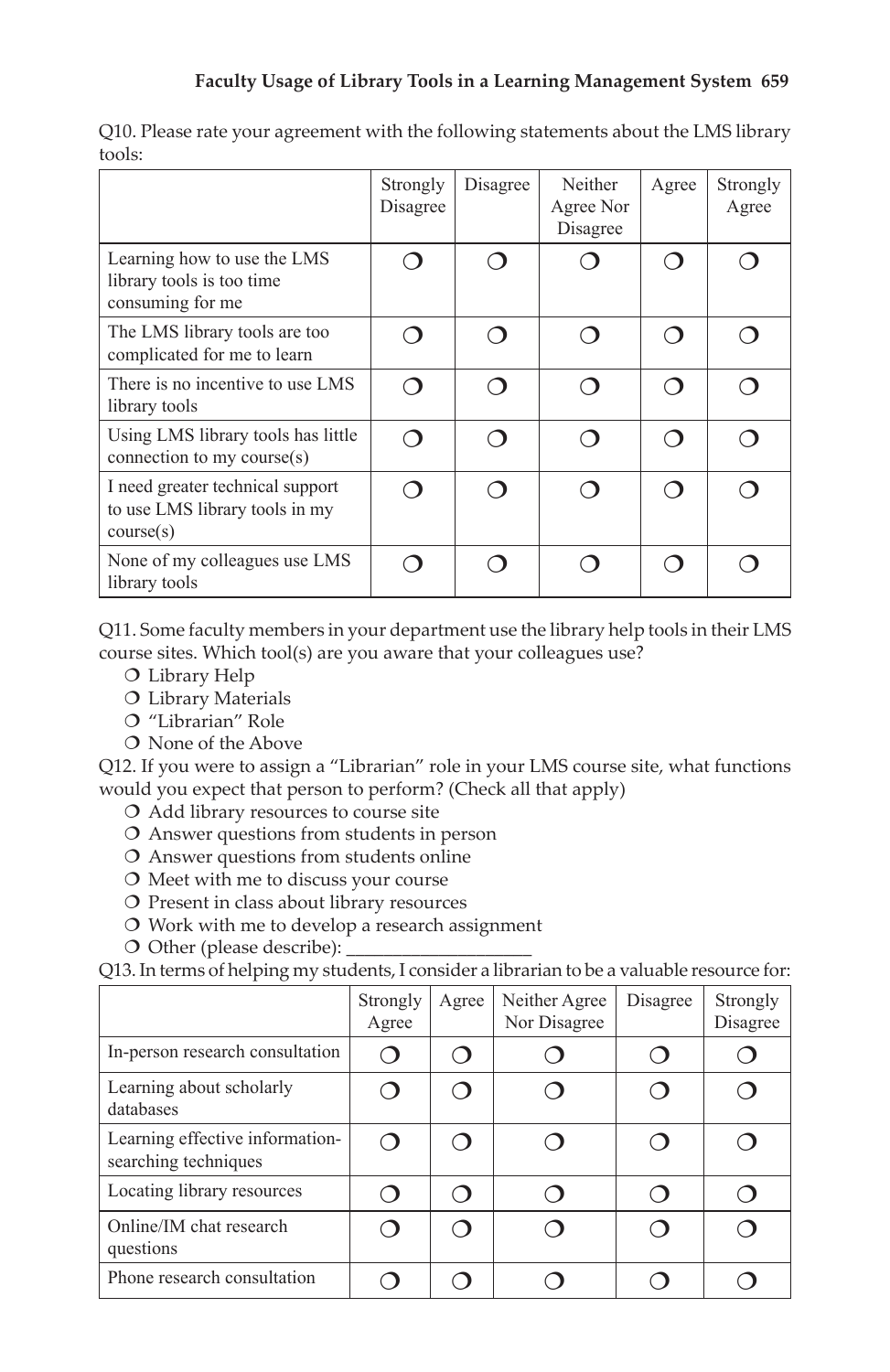Q14. Do you feel you received adequate information/training related to the LMS library tools?

Yes

O No

Q15. Would you like to receive more information about how to best use the library tools?

- Yes
- $\Omega$  No

Answer Q15—Yes Is Selected

Q16. For any future training(s), what format would be most useful?

- Instructions via e-mail
- One-on-one consultation
- Online documentation
- Tutorial video
- $\bigcirc$  Other (please describe):

Q17. What new library-related functionality or tool would you like to see added to the LMS? Q18. Do you have any other comments on the LMS library tools?

## **Version for Librarians**

Q1. How would you rate your satisfaction with your experience of the "Librarian" role?

- O Very Satisfied
- O Satisfied
- O Neutral
- Dissatisfied
- Very Dissatisfied

Q2. Who initiated contact regarding assigning you to the "Librarian" role in the LMS?

- O Self
- $O$  Instructor(s)
- Graduate Student Instructor(s)
- Other \_\_\_\_\_\_\_\_\_\_\_\_\_\_\_\_\_\_\_\_

Q3. Please describe your overall experience with the LMS "Librarian" role:

Q4. Did the instructor(s) typically provide you with direction regarding their needs/ expectations for the course?

- Yes
- $\Omega$  No
- Answer If Q5-Yes Is Selected
- Q5. Please describe the direction that you received from the instructor(s):
- Q6. How frequently did you typically interact with the course instructor(s)?
	- O Never
	- A few times a semester
	- A few times a month
	- A few times a week

 $\bigcirc$  Daily

Q7. What functions did you perform in the "Librarian" role? (Check all that apply)

- O Add library resources to course site
- Answer questions from students in person
- Answer questions from students online
- $O$  Meet with instructor to discuss their course(s)
- O Present in class about library resources
- $\overline{O}$  Work with instructor(s) to develop a research assignment
- Other (please describe): \_\_\_\_\_\_\_\_\_\_\_\_\_\_\_\_\_\_\_\_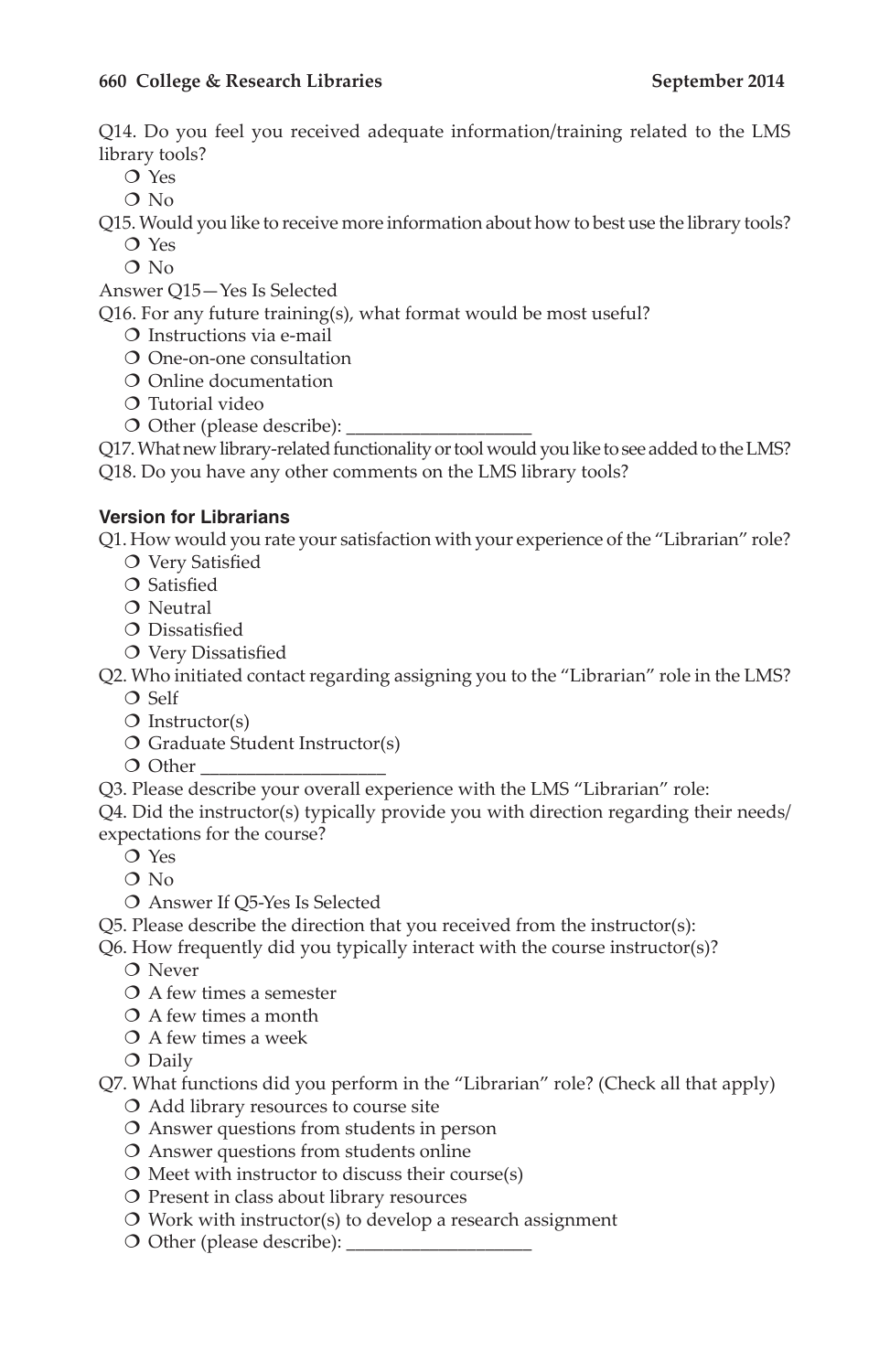Q8. When you are assigned a "Librarian" role, how frequently do you access the LMS site(s) for the course?

- O Never
- A few times a semester
- A few times a month
- A few times a week
- O Daily

Q9. Do you feel that faculty members receive adequate information/training related to the LMS library tools?

- $\Omega$  Yes
- $O$  No

Answer If Q10—No Is Selected

Q10. For any future instructor training on the LMS library help tools, what format would be most useful?

- Instructions via e-mail
- One-on-one consultation
- Online documentation
- Tutorial video
- $\bigcirc$  Other (please describe):

Q11. Please rate your agreement with the following statements about some instructors' potential barriers for using the LMS library tools:

|                                                                                                     | Strongly<br>Disagree | Disagree  | Neither<br>Agree Nor<br>Disagree | Agree  | Strongly<br>Agree |
|-----------------------------------------------------------------------------------------------------|----------------------|-----------|----------------------------------|--------|-------------------|
| Learning how to use the LMS<br>library tools is too time<br>consuming for instructors               |                      | $\bigcap$ |                                  | ◯      |                   |
| The LMS library tools are too<br>complicated for instructors to learn                               |                      | ◠         |                                  |        |                   |
| There is no incentive for instructors<br>to use the LMS library tools                               |                      |           |                                  |        |                   |
| Using the LMS library tools has<br>little connection to instructors'<br>course(s)                   |                      | ⌒         |                                  | $\cap$ |                   |
| Instructors need greater technical<br>support to use the LMS library<br>tools in their course $(s)$ |                      | ⌒         |                                  | ∩      |                   |
| None of instructors' colleagues use<br>the LMS library tools                                        |                      |           |                                  |        |                   |

Q12. The following questions will ask you about your general perceptions related to the LMS library tools, overall: What is the most important improvement you would make to the existing the LMS library tools?

Q13. What new library-related functionality or tool would you like to see added to the LMS?

Q14. Do you have any other comments on your experience with the LMS library tools?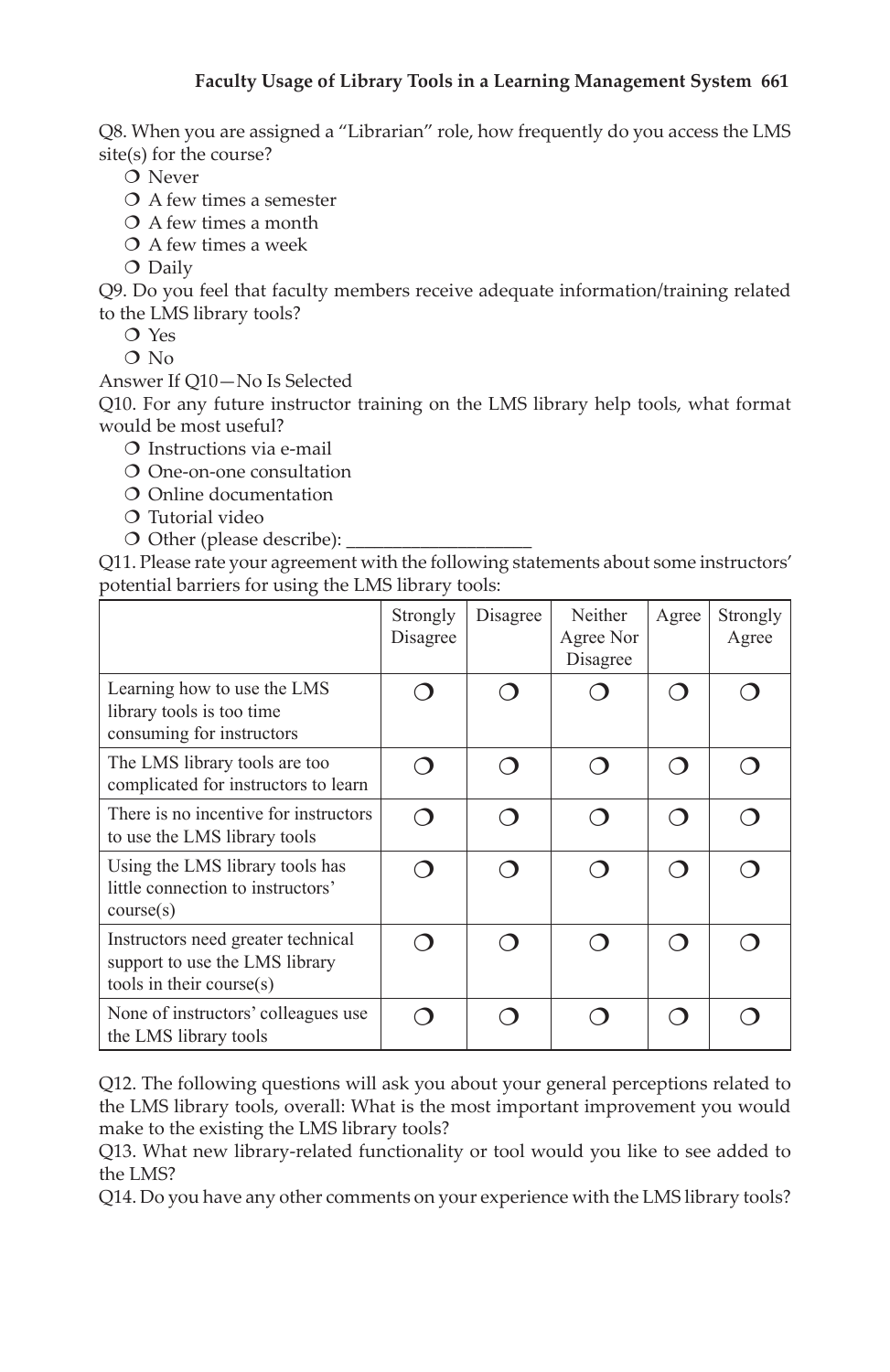#### **Notes**

 1. William H. Dutton, Pauline H. Cheong, and Namkee Park, "The Social Shaping of a Virtual Learning Environment: The Case of a University-Wide Course Management System," *Electronic Journal of e-Learning* 2, no. 1 (2004): 69–80; Judy Xiao, "Integrating Information Literacy Into Blackboard: Librarian-Faculty Collaboration for Successful Student Learning," *Library Management* 31, no. 8/9 (2010): 654–68; John D. Shank and Nancy H. Dewald, "Establishing Our Presence in Courseware: Adding Library Services to the Virtual Classroom," *Information Technology and Libraries* 22, no. 1 (2003):38–43.

 2. Stephanie D. Teasley and Steven Lonn, "Using Learning Management Systems to Support Students' Collaborative Learning in Higher Education," in *Proceedings of the 8th International Conference on Computer Supported Collaborative Learning* (CSCL'07), eds. Clark A. Chinn, Gijsbert Erkens, and Sadhana Puntambeka (New Brunswick, N.J.: International Society of the Learning Sciences, 2007): 718–20; Steven Lonn, Stephanie D. Teasley, and Andrew E. Krumm, "Who Needs to Do What Where? Using Learning Management Systems on Residential vs. Commuter Campuses," *Computers & Education* 56, no. 3 (Apr. 2011): 642–49; Steven Lonn and Stephanie D. Teasley, "Saving Time or Innovating Practice: Investigating Perceptions and Uses of Learning Management Systems," *Computers and Education* 53, no. 3 (2009): 686–94.

 3. Steven J. Bell and John D. Shank, "Linking the Library to Courseware: A Strategic Alliance to Improve Learning Outcomes," *Library Issues* 25, no. 2 (2004): 1–4; Elizabeth L. Black and Betsy L. Blankenship, "Linking Students to Library Resources through the Learning Management System," *Journal of Library Administration* 50, no. 5 (2010): 458–67; Elizabeth L. Black, "Toolkit Approach to Integrating Library Resources into the Learning Management System," *Journal of Academic Librarianship* 34, no. 6 (2008): 496–501; Bernd W. Becker, "Embedded Librarianship: A Point-of-Need Service," *Behavioral & Social Sciences Librarian* 29, no. 3 (2010): 237–40.

 4. Teasley and Lonn, "Using Learning Management Systems to Support Students' Collaborative Learning in Higher Education," 718; Lonn, Teasley, and Krumm, "Who Needs to Do What Where?" 642.

 5. Shank and Dewald, "Establishing Our Presence in Courseware," 38–43; Dorothy Barr, "Reaching Students Where They Go: Embedding Library Resources in Course Content," *Science & Technology Libraries* 29, no. 4 (2010): 289–97.

 6. Emily Daly, "Instruction Where and When Students Need It: Embedding Library Resources into Learning Management Systems," eds. C. Kvenild & K. Calkins, *Embedded Librarians: Moving Beyond One-Shot Instruction* (Chicago, Ill.: Association of College & Research Libraries, 2011): 79–91; Barr, "Reaching Students Where They Go," 296.

 7. Pamela Alexondra Jackson, "Integrating Information Literacy into Blackboard: Building Campus Partnerships for Successful Student Learning," *Journal of Academic Librarianship* 33, no. 4 (July 2007): 454–61.

 8. Xiao, "Integrating Information Literacy into Blackboard," 666; Bell and Shank, "Linking the Library to Courseware," 4.

 9. Amy C. York and Jason M. Vance, "Taking Library Instruction into the Online Classroom: Best Practices for Embedded Librarians," *Journal of Library Administration* 49*,* no. 1/2 (2009): 197–209; Jackson, "Integrating Information Literacy into Blackboard,"455; Bell and Shank, "Linking the Library to Courseware," 3; Lori S. Mestre, Lisa Baures, Mona Niedbala, Corinne Bishop, Sarah Cantrell, Alice Perez, and Kate Silfen, "Learning Objects as Tools for Teaching Information Literacy Online: A Survey of Librarian Usage," *College and Research Libraries* 72, no. 3 (2011): 236–52; Mestre et al., "Learning Objects as Tools for Teaching Information Literacy Online," 243; Kara L. Giles, "Reflections on a Privilege: Becoming Part of the Course through a Collaboration on Blackboard," *College and Research Libraries News* 65, no. 5 (2004): 261–68.

 10. Sheila Corrall and Jonathan Keates, "The Subject Librarian and the Virtual Learning Environment: A Study of UK Universities," *Program: Electronic Library and Information Systems* 45, no. 1 (2011): 29–49; Bell and Shank, "Linking the Library to Courseware," 2.

 11. Oya Y. Rieger, Angela K. Horne, and Ira Revels, "Linking Course Web Sites to Library Collections and Services," *Journal of Academic Librarianship* 30*,* no. 3 (May 2004): 205–11; Shank and Dewald, "Establishing Our Presence in Courseware," 42.

 12. Marianne A. Buehler, "Where Is the Library in Course Management Software?" *Journal of Library Administration* 41, no. 1/2 (2004): 75–84; Bell and Shank, "Linking the Library to Courseware," 2; York and Vance, "Taking Library Instruction into the Online Classroom," 197–209; Shank and Dewald, "Establishing Our Presence in Courseware," 38; Jackson, "Integrating Information Literacy into Blackboard," 455.

 13. York and Vance, "Taking Library Instruction into the Online Classroom," 197; Amy Schroeder, "Replacing Face-to-Face Information Literacy Instruction: Offering the Embedded